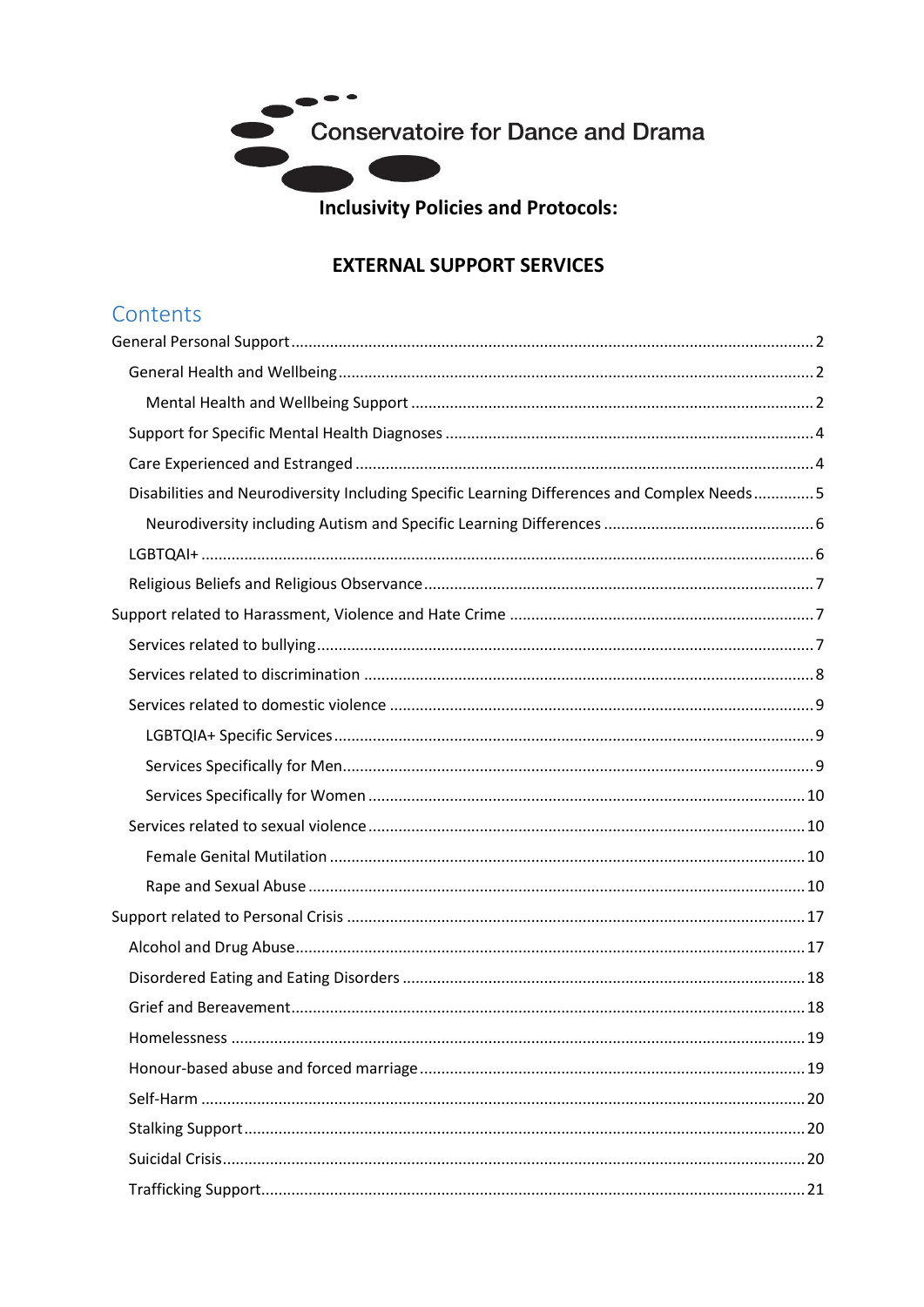## <span id="page-1-0"></span>**General Health and Wellbeing**

<span id="page-1-1"></span>Mental Health and Wellbeing Support

| <b>Support Services / Contacts</b>   | <b>Description of Service</b>                                          | <b>Contact Details</b>       |
|--------------------------------------|------------------------------------------------------------------------|------------------------------|
| <b>Togetherall</b>                   | An online, anonymous wellbeing service                                 | www.togetherall.com          |
|                                      | open to all CDD students and staff. Offers                             |                              |
| www.togetherall.com                  | online counselling, community forums and                               |                              |
|                                      | self-help training.                                                    |                              |
| <b>Student Minds</b>                 | Student minds is the UK's student mental                               | Phone                        |
|                                      | health charity. We empower students and                                | 01865 264168                 |
| http://www.studentminds.org.u        | members of the university community to                                 |                              |
| k/lgbtq.html                         | look after their own mental health, support                            | Email                        |
|                                      | others and create change. Together we                                  | info@studentminds.org.uk     |
| http://www.studentminds.org.u        | will transform the state of student mental                             |                              |
| <u>k/</u>                            | health so that all in higher education can                             |                              |
|                                      | thrive.                                                                |                              |
|                                      |                                                                        |                              |
|                                      | Key to our approach is ensuring that young                             |                              |
|                                      | people have agency, whilst empowering                                  |                              |
|                                      | the community around them to have the                                  |                              |
|                                      | health literacy and tools to respond. We                               |                              |
|                                      | want to ensure students have access to                                 |                              |
|                                      | timely, youth-friendly support and                                     |                              |
|                                      | resources. We're focused on prevention,                                |                              |
|                                      | ensuring that more young people learn                                  |                              |
|                                      | how to build their own wellbeing toolkit.                              |                              |
|                                      | We train students and staff in universities                            |                              |
|                                      | across the UK to deliver student-led peer                              |                              |
|                                      | support programmes as well as research-                                |                              |
|                                      | driven campaigns and workshops. By                                     |                              |
|                                      | working collaboratively across sectors, we                             |                              |
|                                      | share best practice and ensure that the                                |                              |
|                                      | student voice influences decisions about                               |                              |
|                                      | student mental health.                                                 |                              |
|                                      |                                                                        |                              |
| <b>British Association for</b>       | The leading professional body for                                      | E-mail: bacp@bacp.co.uk      |
| <b>Counselling and Psychotherapy</b> | counselling and psychotherapy and                                      |                              |
| (BACP)                               | reference point for anyone seeking                                     | Call: 01455 883300           |
| www.bacp.co.uk/                      | information on counselling and<br>psychotherapy in the United Kingdom. | Tweet: @BACP                 |
|                                      |                                                                        |                              |
|                                      |                                                                        | Text: 01455 560606           |
|                                      |                                                                        |                              |
|                                      |                                                                        | Our phone lines, Twitter     |
|                                      |                                                                        | account and text service are |
|                                      |                                                                        | monitored from 9am to        |
|                                      |                                                                        | 5pm, Monday to Friday (not   |
|                                      |                                                                        | including bank holidays).    |
|                                      |                                                                        | https://www.bacp.co.uk/con   |
|                                      |                                                                        | tact/                        |
| <b>Counselling Directory</b>         | Support network and directory of UK                                    | http://www.counselling-      |
|                                      | counsellors and psychotherapists. (Non                                 | directory.org.uk/areaspage.h |
| www.counselling-                     | LGBT specific but includes section on                                  | tml                          |
| directory.org.uk/                    | sexuality).                                                            |                              |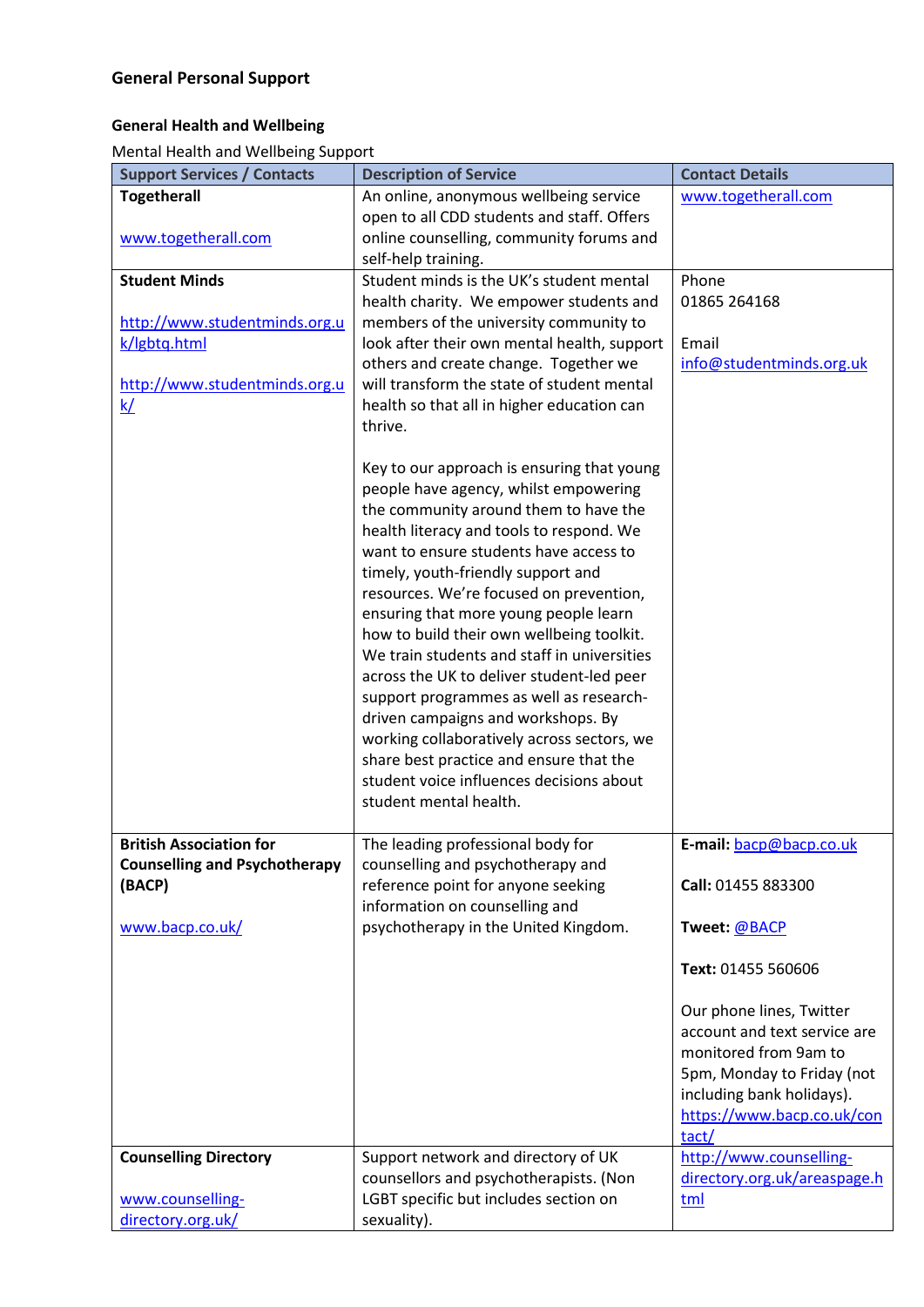| <b>Young Minds</b><br>www.youngminds.org.uk                                                                                                                             | Young Minds is committed to improving<br>the emotional wellbeing and mental health<br>of children and young people, providing<br>support and advice to young people as well<br>as parents and professionals working with<br>children and young people.                                                                                                                                                           | Telephone: general<br>enquiries<br>020 7089 5050<br>Email:<br>ymenquiries@youngminds.o<br>rg.uk                                                                                                                                                                  |
|-------------------------------------------------------------------------------------------------------------------------------------------------------------------------|------------------------------------------------------------------------------------------------------------------------------------------------------------------------------------------------------------------------------------------------------------------------------------------------------------------------------------------------------------------------------------------------------------------|------------------------------------------------------------------------------------------------------------------------------------------------------------------------------------------------------------------------------------------------------------------|
| <b>Mind</b><br>https://www.mind.org.uk/                                                                                                                                 | We provide advice and support to<br>empower anyone experiencing a mental<br>health problem. We campaign to improve<br>services, raise awareness and promote<br>understanding.<br>Our local Minds support over 370,000<br>people across England and Wales. Their<br>services include talking therapies, crisis<br>helplines, drop-in centres, employment<br>and training schemes, counselling and<br>befriending. | Telephone: 0845 766 0163<br>Each local Mind is an<br>independent charity run by<br>local people, for local<br>people. They are responsible<br>for their own funding and<br>services. We work together<br>in partnership with our local<br>Minds - find out more. |
| <b>Nightline</b><br>www.nightline.org.uk                                                                                                                                | A listening, emotional support, information<br>and supplies service run by students, for<br>students, and open at night when few<br>other services are available                                                                                                                                                                                                                                                 | <b>Telephone (terms time</b><br>only):<br>0207 631 0101<br><b>Email support:</b><br>listening@nightline.org.uk                                                                                                                                                   |
| <b>NHS Self Help Resources</b><br>https://web.ntw.nhs.uk/selfhel                                                                                                        | Various PDF self-help resources produced<br>by the NHS                                                                                                                                                                                                                                                                                                                                                           | https://web.ntw.nhs.uk/self<br>help/                                                                                                                                                                                                                             |
| <u>p/</u><br><b>Centre for Clinical</b><br><b>Interventions Resources and</b><br>workbooks<br>https://www.cci.health.wa.gov.<br>au/Resources/Looking-After-<br>Yourself | Provides a range of cross-referenced<br>resources, including inform and self-help,<br>for a number of mental health and<br>wellbeing needs from anxiety and<br>depression to assertiveness and self-<br>compassion.                                                                                                                                                                                              | https://www.cci.health.wa.g<br>ov.au/Resources/Looking-<br>After-Yourself                                                                                                                                                                                        |
| <b>Ecouch</b><br>https://ecouch.anu.edu.au/new<br>users/welcome01                                                                                                       | Self-help online programme to alleviate<br>depression, anxiety, social anxiety,<br>relationship breakdown and loss & grief                                                                                                                                                                                                                                                                                       | https://ecouch.anu.edu.au/n<br>ew users/welcome01                                                                                                                                                                                                                |
| <b>Get Self Help</b><br>www.getselfhelp.co.uk/                                                                                                                          | Worksheets based on Cognitive<br>Behavioural principles (CBT).                                                                                                                                                                                                                                                                                                                                                   | www.getselfhelp.co.uk/                                                                                                                                                                                                                                           |
| Headspace<br>https://www.headspace.com/                                                                                                                                 | Online/phone app meditation (free trial of<br>10 sessions).                                                                                                                                                                                                                                                                                                                                                      | https://www.headspace.com<br>L                                                                                                                                                                                                                                   |
| <b>How to Meditate</b><br>www.how-to-meditate.org                                                                                                                       | Basic meditation techniques.                                                                                                                                                                                                                                                                                                                                                                                     | www.how-to-meditate.org                                                                                                                                                                                                                                          |
| Kooth<br>www.kooth.com                                                                                                                                                  | Free online support and counselling for<br>young people up to 25.                                                                                                                                                                                                                                                                                                                                                | www.kooth.com                                                                                                                                                                                                                                                    |
| Living Life to the Full                                                                                                                                                 | Online self-help strategies and courses.                                                                                                                                                                                                                                                                                                                                                                         | www.llttf.com                                                                                                                                                                                                                                                    |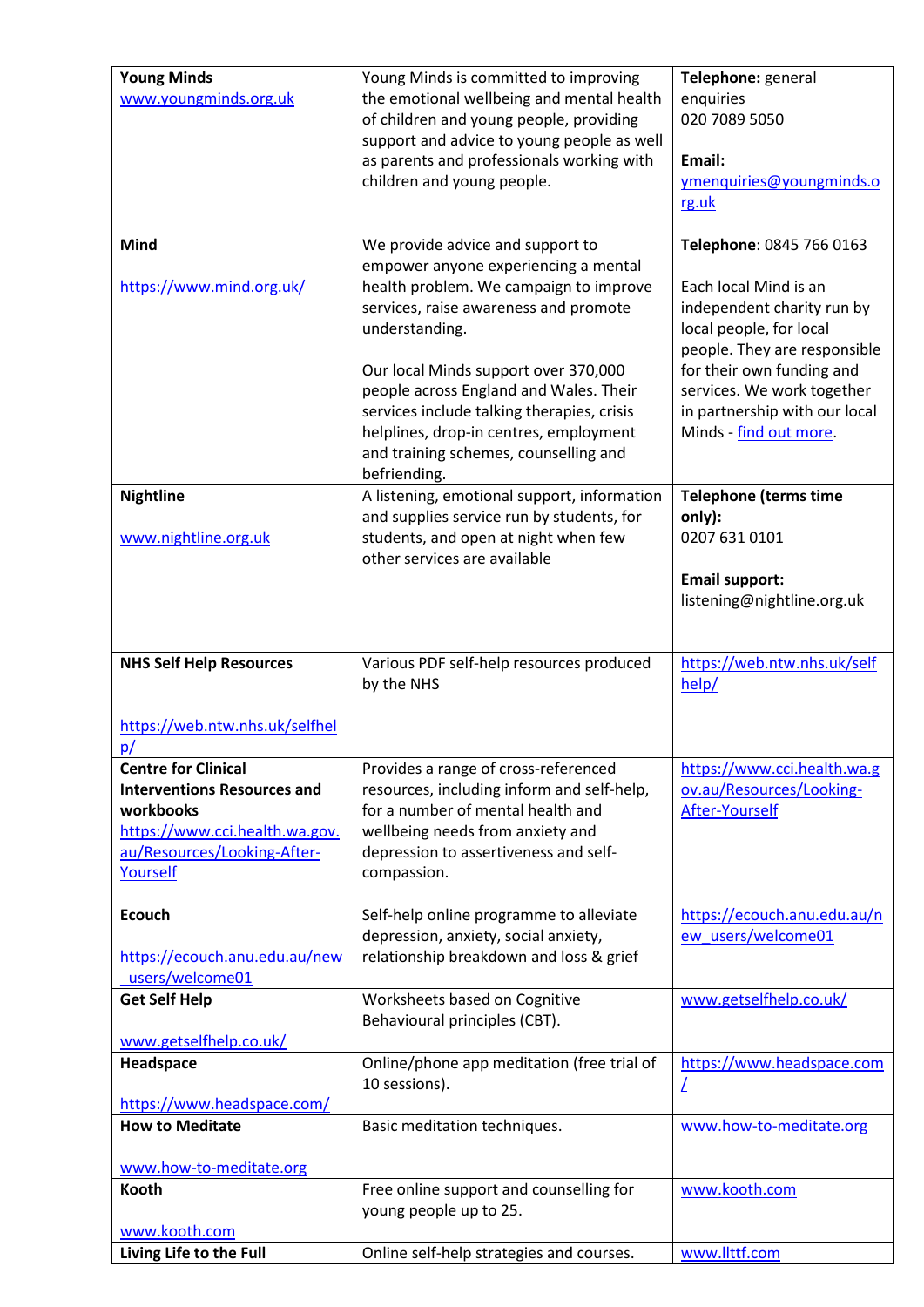| www.llttf.com                   |                                            |                           |
|---------------------------------|--------------------------------------------|---------------------------|
| <b>Mindfulness for Students</b> | Information about mindfulness and          | www.mindfulnessforstudent |
|                                 | meditation exercises.                      | s.co.uk                   |
| www.mindfulnessforstudents.c    |                                            |                           |
| $0.$ uk                         |                                            |                           |
| MoodGym                         | Free interactive self-help program that    | https://moodgym.com.au/   |
|                                 | provides cognitive behaviour therapy (CBT) |                           |
| https://moodgym.com.au/         | training.                                  |                           |
| <b>Smiling Mind</b>             | Free mindfulness meditation (online and    | www.smilingmind.com.au    |
|                                 | phone app).                                |                           |
| www.smilingmind.com.au          |                                            |                           |
| <b>Stressbusting</b>            | Information about the symptoms, causes,    | www.stressbusting.co.uk   |
|                                 | and treatments.                            |                           |
| www.stressbusting.co.uk         |                                            |                           |

#### <span id="page-3-0"></span>Support for Specific Mental Health Diagnoses

| <b>Support Services / Contacts</b>              | <b>Description of Service</b>                                                                                          | <b>Contact Details</b>                                           |
|-------------------------------------------------|------------------------------------------------------------------------------------------------------------------------|------------------------------------------------------------------|
| <b>Anxiety UK</b><br>www.anxietyuk.org.uk       | Charity providing support if you have been<br>diagnosed with an anxiety condition.                                     | Telephone: 03444 775 774                                         |
| <b>Bipolar UK</b><br>https://www.bipolaruk.org/ | A charity helping people living with manic<br>depression or bipolar disorder, including<br>resources and peer support. | Join the Ecommunity:<br>https://www.bipolaruk.org/e<br>community |
|                                                 |                                                                                                                        | Email:<br>info@bipolaruk.org                                     |
|                                                 |                                                                                                                        | Live Chat:<br>https://www.bipolaruk.org/                         |
| <b>No Panic</b>                                 | Voluntary charity offering support for<br>sufferers of panic attacks and obsessive                                     | Telephone: 0300 772 9844                                         |
| www.nopanic.org.uk                              | compulsive disorder (OCD). Offers a course<br>to help overcome your phobia or OCD.                                     | Email:<br>sarah@nopanic.org.uk                                   |
| <b>OCD UK</b>                                   | A charity run by people with OCD, for<br>people with OCD. Includes facts, news and                                     | Telephone: 0333 212 7890                                         |
| www.ocduk.org                                   | treatments.                                                                                                            |                                                                  |

# <span id="page-3-1"></span>**Care Experienced and Estranged**

| <b>Support Services / Contacts</b> | <b>Description of Service</b>             | <b>Contact Details</b>      |
|------------------------------------|-------------------------------------------|-----------------------------|
| <b>ButtleUK</b>                    | Provides support packages up to £2000 for | www.buttleuk.org            |
|                                    | young people aged 16-20 with no family    |                             |
| www.buttleuk.org                   | support to enable them to further         |                             |
|                                    | education or employment. They also offer  |                             |
|                                    | support for setting up a home and/or      |                             |
|                                    | improving emotional, mental or physical   |                             |
|                                    | wellbeing.                                |                             |
| <b>Care Leaver's Foundation</b>    | Provides modest grants to care leavers    | www.thecareleaversfoundati  |
|                                    | aged 18-29 who are in crisis to support   | on.org                      |
| www.thecareleaversfoundation.      | household needs, emergency living         | Email:                      |
| <u>org</u>                         | expenses, medical expenses and education  | janet.rich@thecareleaversfo |
|                                    | and training needs.                       | undation.org                |
|                                    |                                           | Telephone: 0167 854 0598    |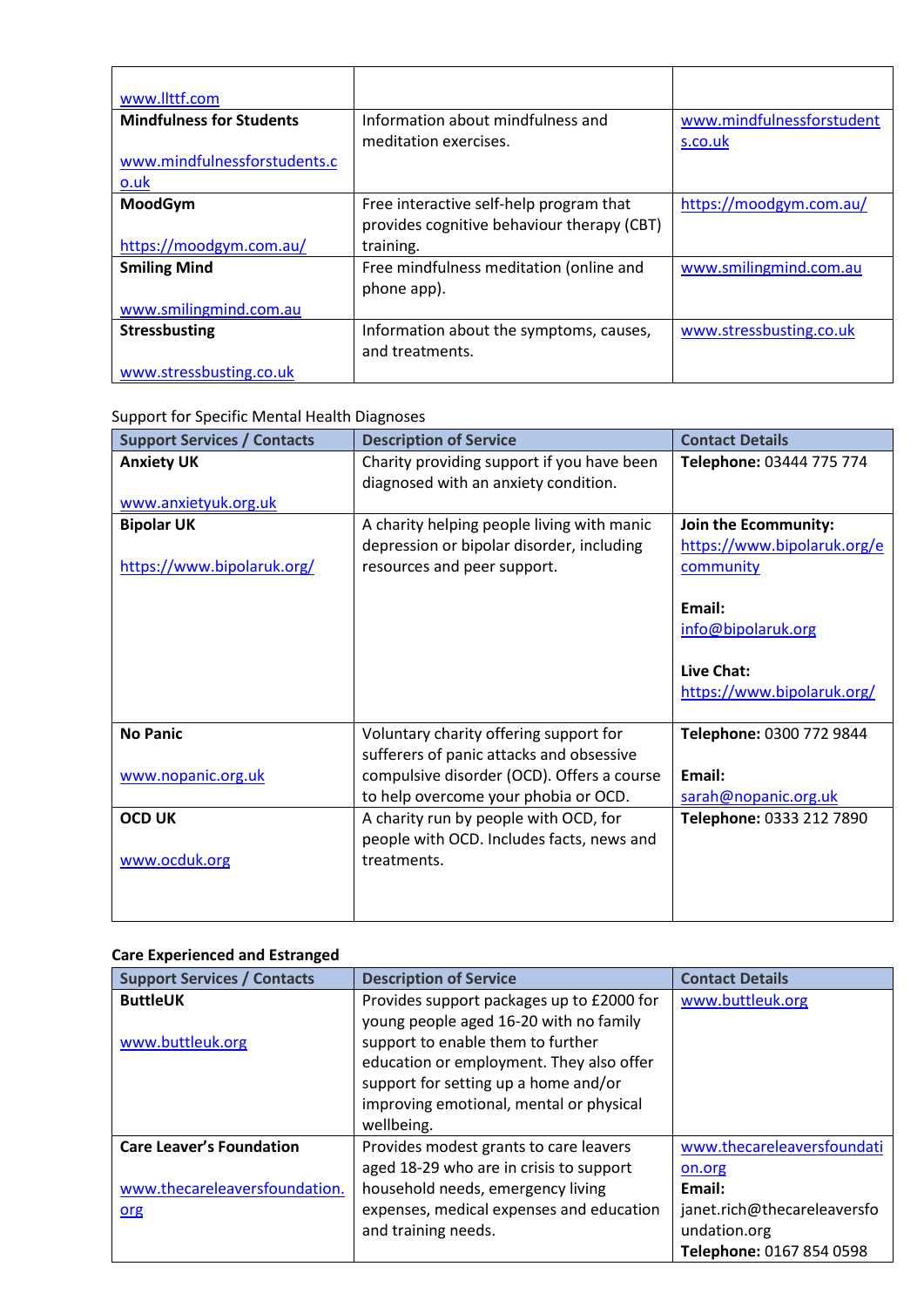| <b>Stand Alone</b>                                             | Stand Alone offer innovative advice and                                                                                                                                                                                                                       |                                                                       |
|----------------------------------------------------------------|---------------------------------------------------------------------------------------------------------------------------------------------------------------------------------------------------------------------------------------------------------------|-----------------------------------------------------------------------|
| https://www.standalone.org.uk                                  | support services for all people experiencing<br>estrangement. They help people of all ages<br>who feel they have been cut off as well as<br>those who have walked away.                                                                                       | https://www.standalone.org<br>uk/                                     |
|                                                                | They run support groups, a range of<br>therapeutic workshops and a programme<br>to connect people for ongoing emotional<br>support. Drect support services are<br>currently focussed in London, Sheffield,<br>Edinburgh, Brighton, Bristol and<br>Manchester. |                                                                       |
|                                                                | They also publish online information and<br>advice guides for all people experiencing<br>estrangement or disownment who can't<br>reach a group or workshop and have a<br>podcast.                                                                             |                                                                       |
| <b>National Network for the</b>                                | NNECL provide a range of resources                                                                                                                                                                                                                            | https://www.nnecl.org/                                                |
| <b>Education of Care Leavers</b><br>(NNECL)                    | focused on higher education for people<br>leaving care including information of<br>student finance                                                                                                                                                            |                                                                       |
| https://www.nnecl.org/                                         |                                                                                                                                                                                                                                                               |                                                                       |
| <b>Become</b>                                                  | Become offers resources (including an<br>advice telephone line and fact sheets) for                                                                                                                                                                           | https://www.becomecharity.<br>org.uk                                  |
| https://www.becomecharity.or<br>g.uk                           | young people in care and young people<br>who have experienced care.                                                                                                                                                                                           | Email:<br>advice@becomecharity.org.<br>uk<br>Telephone: 0800 023 2033 |
|                                                                |                                                                                                                                                                                                                                                               |                                                                       |
| <b>Conservatoire for Dance and</b>                             | CDD offered a bursary of £1000 per year of                                                                                                                                                                                                                    | http://www.cdd.ac.uk/stude                                            |
| Drama - Care Leaver and<br><b>Estranged Student Bursary</b>    | undergraduate study to students who have<br>experienced care of are estranged.                                                                                                                                                                                | nts/student-<br>support/support-for-care-<br>leavers-and-estranged-   |
| http://www.cdd.ac.uk/students<br>/student-support/support-for- |                                                                                                                                                                                                                                                               | students/                                                             |
| care-leavers-and-estranged-<br>students/                       |                                                                                                                                                                                                                                                               |                                                                       |

# <span id="page-4-0"></span>**Disabilities and Neurodiversity Including Specific Learning Differences and Complex Needs**

| <b>Support Services / Contacts</b> | <b>Description of Service</b>                | <b>Contact Details</b>   |
|------------------------------------|----------------------------------------------|--------------------------|
| <b>Disabled Students Allowance</b> | Provides support in the form of bursaries    | www.gov.uk/disabled-     |
|                                    | for students with a range of disabilities to | students-allowances-dsas |
| www.gov.uk/disabled-students-      | support their educational needs              |                          |
| allowances-dsas                    |                                              |                          |
|                                    |                                              |                          |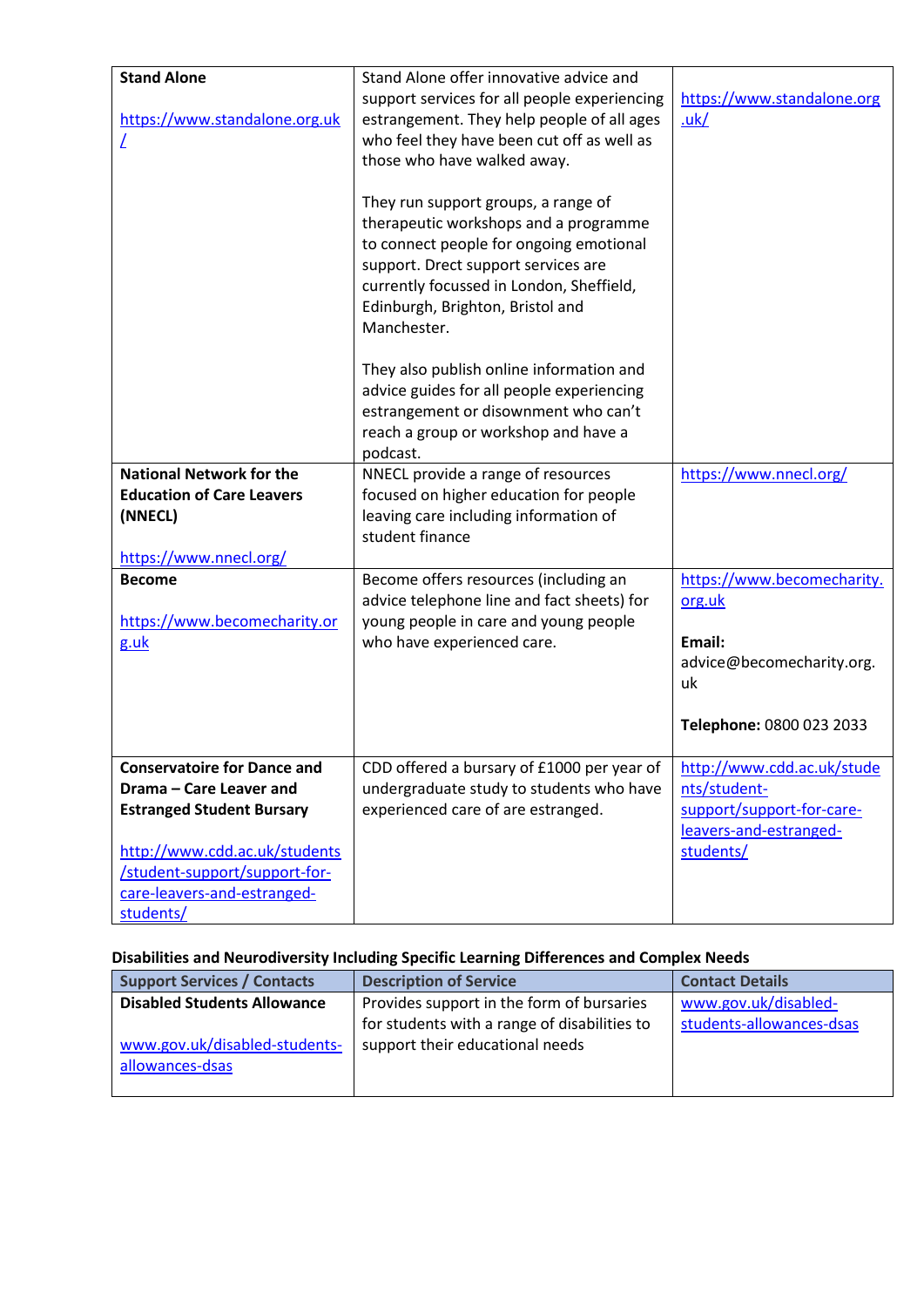<span id="page-5-0"></span>Neurodiversity including Autism and Specific Learning Differences

| <b>Support Services / Contacts</b>  | <b>Description of Service</b>               | <b>Contact Details</b>      |
|-------------------------------------|---------------------------------------------|-----------------------------|
| <b>National Autistic Society</b>    | Provides information and advice for         | www.autism.org.uk           |
|                                     | autistic people, their friends and families |                             |
| www.autism.org.uk                   |                                             | Helpline: 0808 800 4104     |
| <b>BRAININHE</b>                    | A comprehensive resource on dyslexia and    | http://www.brainhe.com/in   |
| http://www.brainhe.com/index.       | other specific learning difficulties:       | dex.html                    |
| html                                |                                             |                             |
| <b>British Dyslexia Association</b> | General information and advice on           | http://www.bdadyslexia.org. |
| http://www.bdadyslexia.org.uk/      | dyslexia:                                   | uk/                         |
| <b>Dyspraxia Foundation</b>         | Supports individuals affected by dyspraxia: | http://www.dyspraxiafound   |
| http://www.dyspraxiafoundatio       |                                             | ation.org.uk/               |
| n.org.uk/                           |                                             |                             |
| <b>Adders</b>                       | Offers information and support for people   | http://www.adders.org/      |
| http://www.adders.org/              | affected by ADD and AD(H)D. Research        |                             |
|                                     | articles are                                |                             |

#### <span id="page-5-1"></span>**LGBTQAI+**

| <b>Support Services / Contacts</b> | <b>Description of Service</b>              | <b>Contact Details</b>      |
|------------------------------------|--------------------------------------------|-----------------------------|
| <b>Switchboard</b>                 | Provides an information, support and       | www.switchboard.lgbt        |
| (General LGBT Support)             | referral service for lesbians, gay men,    |                             |
|                                    | bisexual and transgender people            |                             |
| www.switchboard.lgbt               | throughout the United Kingdom.             |                             |
| <b>Stonewall</b>                   | Provides an information, support and       | https://www.stonewall.org.u |
|                                    | referral service for lesbians, gay men,    | k/                          |
|                                    | bisexual and transgender people            |                             |
| https://www.stonewall.org.uk/      | throughout the United Kingdom.             |                             |
| <b>The Gender Trust</b>            | The largest Registered Charity helping     | National Helpline: 0845 231 |
|                                    | adults throughout the UK who are           | 0505                        |
| www.gendertrust.org.uk             | Transsexual, Gender Dysphoric or           |                             |
|                                    | Transgender. Provides information, advice  |                             |
|                                    | and training.                              |                             |
| <b>Childline</b>                   | What 'transgender' means                   | Call us free on 0800 1111   |
|                                    | Am I transgender?                          |                             |
| https://www.childline.org.uk/in    | Coming out as transgender                  | Get support from an adult   |
| fo-advice/your-feelings/sexual-    | <b>Transitioning</b>                       | you trust                   |
| identity/transgender-identity/     | Dealing with transphobia and bullying      |                             |
|                                    |                                            | Talking to a counsellor     |
| <b>London Friend</b>               | London's oldest LGBTQ+ charity. Provides   | <b>Telephone Helpline:</b>  |
| www.londonfriend.org.uk            | services including: Counselling ; Support  | 020 7837 3337               |
|                                    | Groups ; Social Groups ; A library on LGBT |                             |
|                                    | issues ; Free information on HIV and AIDS  |                             |
|                                    | and other Sexually Transmitted Infections. |                             |
|                                    |                                            |                             |
| <b>Trans London</b>                | Discussion/support group for all members   | www.translondon.org.uk      |
|                                    | of the 'trans' community, whatever their   |                             |
| www.translondon.org.uk             | gender identity (or identities) and        |                             |
|                                    | whatever stage in their 'transition' they  |                             |
|                                    | have reached (if at all).                  |                             |
|                                    |                                            |                             |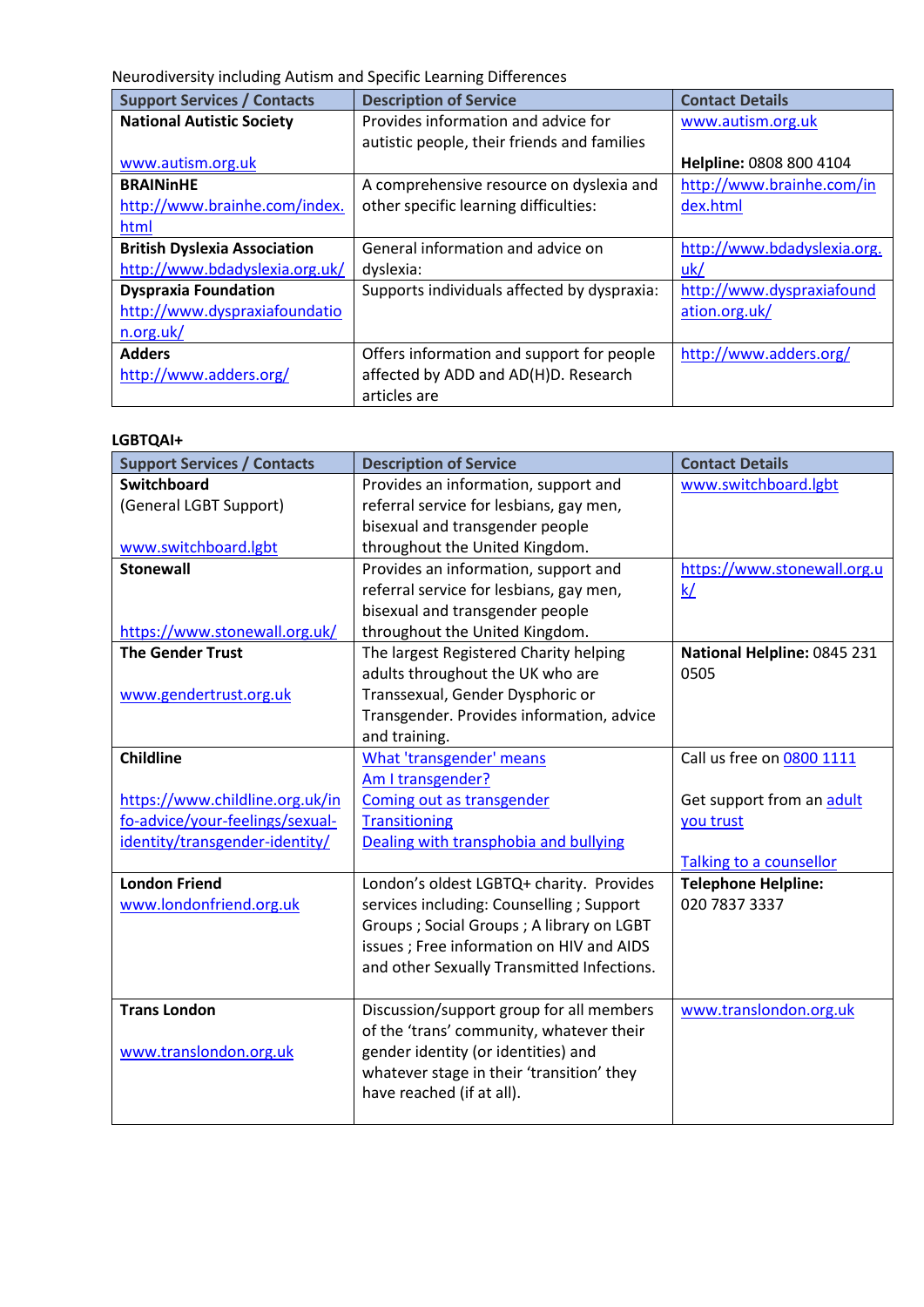#### <span id="page-6-0"></span>**Religious Beliefs and Religious Observance**

| <b>Support Services / Contacts</b>    | <b>Description of Service</b>               | <b>Contact Details</b>        |
|---------------------------------------|---------------------------------------------|-------------------------------|
| <b>Citizens Advice: Your Right to</b> | Provides detailed information about the     | https://www.citizensadvice.   |
| Freedom of Religion and belief        | right to religious expression including how | org.uk/law-and-courts/civil-  |
|                                       | to respond to discrimination.               | rights/human-rights/what-     |
|                                       |                                             | rights-are-protected-under-   |
|                                       |                                             | the-human-rights-act/your-    |
|                                       |                                             | right-to-freedom-of-religion- |
| https://www.citizensadvice.org.       |                                             | and-belief/                   |
| uk/law-and-courts/civil-              |                                             |                               |
| rights/human-rights/what-             |                                             |                               |
| rights-are-protected-under-the-       |                                             |                               |
| human-rights-act/your-right-to-       |                                             |                               |
| freedom-of-religion-and-belief/       |                                             |                               |

# <span id="page-6-1"></span>**Support related to Harassment, Violence and Hate Crime**

#### <span id="page-6-2"></span>**Services related to bullying**

| <b>Support Services / Contacts</b>  | <b>Description of Service</b>                 | <b>Contact Details</b>         |
|-------------------------------------|-----------------------------------------------|--------------------------------|
| <b>Beat Bullying</b>                | Beat Bullying is an international             | Telephone:                     |
| www.beatbullying.org                | organisation campaigning to make bullying     | General enquiries: 0208 771    |
|                                     | unacceptable, to prevent young people         | 3377 (9.00am to 6.00pm)        |
|                                     | enduring the pain, fear or isolation of being | Email:                         |
|                                     | bullied. Beat Bullying promotes everyone      | hello@beatbullying.org         |
|                                     | having the right to be safe from bullying,    |                                |
|                                     | violence and harassment; aiming to stop       |                                |
|                                     | bullying and keeps young people safe.         |                                |
|                                     | Support services are available for parent,    |                                |
|                                     | carers, teachers and professionals;           |                                |
|                                     | resources include chat rooms, blogs, and      |                                |
|                                     | access to talk with support staff.            |                                |
| <b>National Bullying Helpline</b>   | If you are at risk of self harm, or harm from | <b>OPENING HOURS</b> We are    |
|                                     | another person or persons, we will alert      | open from 9am to 5pm           |
| http://www.nationalbullyinghel      | the emergency services and get help to        | Monday to Saturday. We will    |
| pline.co.uk/                        | you.                                          | take urgent calls after hours. |
|                                     | www.nationalbullyinghelpline.co.uk            | Telephone: 0845 22 55787       |
|                                     | We are a voluntary run helpline with          | <b>or</b>                      |
|                                     | limited resources and funding so please be    | Telephone/Text: 07734          |
|                                     | patient if you are unable to get through      | 701221 if you are struggling   |
|                                     | first time.                                   | right now with bullying        |
|                                     |                                               | issues.                        |
| <b>E-Crime</b>                      | eCRIME is mobile phone or internet abuse.     | Telephone: 0845 22 55 787      |
| (Cyberbullying)                     | eCRIME is commonly referred to as cyber-      | admin@nationalbullyinghelp     |
| http://www.ecrime-                  | bullying.                                     | line.co.uk                     |
| action.co.uk/                       |                                               |                                |
|                                     | eCRIME is any form of anti-social behaviour   | Whether you are an adult or    |
| If you are at risk of self harm, or | over the internet or via a mobile device. It  | child we will help you to get  |
| harm from another person or         | is an attack or abuse, using technology,      | the support you need, when     |
| persons, we will alert the          | which is intended to cause another person     | you need it. We will help      |
| emergency services and get          | harm, distress or personal loss.              | you cope with the initial      |
| help to you.                        |                                               | trauma of an eCRIME            |
| www.nationalbullyinghelpline.c      | eCRIME is rife. We are all potential targets  | attack, identify coping        |
| o.uk                                | - adults and children alike.                  | strategies and we will even    |
|                                     |                                               | act on your behalf, and        |
|                                     |                                               | report serious cases, to the   |
|                                     |                                               | appropriate authorities.       |
|                                     |                                               |                                |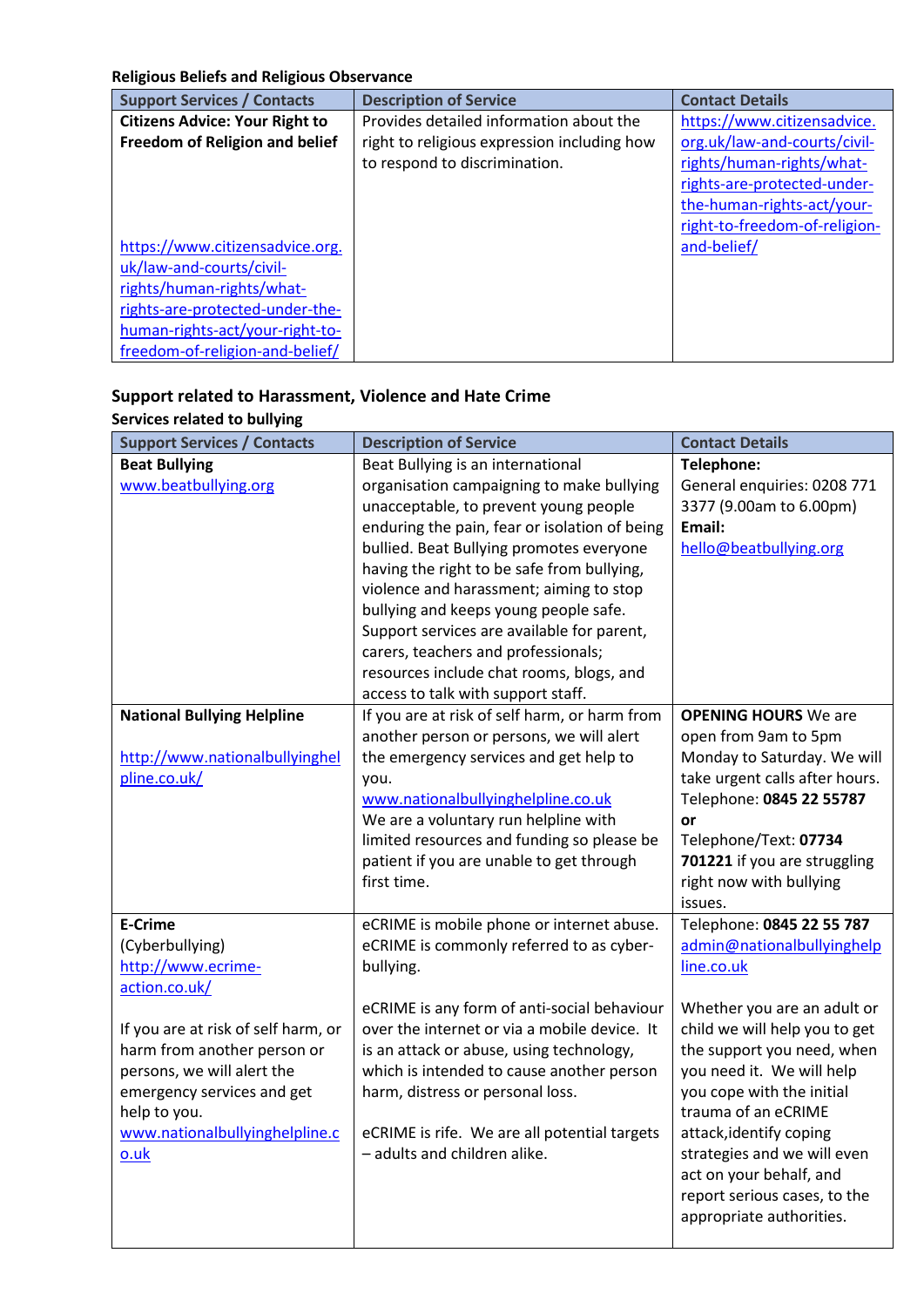| <b>Bullying UK</b><br>http://www.bullying.co.uk/                        | Get advice and support whenever you<br>need it                                                                                         | Helpline 0808 800 2222<br>Twitter: @bullyingUK |
|-------------------------------------------------------------------------|----------------------------------------------------------------------------------------------------------------------------------------|------------------------------------------------|
| Childline<br>https://www.childline.org.uk/                              | Childline is here to help anyone under 19 in<br>the UK with any issue they're going<br>through. Whether it's something big or          | You can talk to us:<br>by calling 0800 1111    |
| https://www.childline.org.uk/in<br>fo-advice/bullying-abuse-<br>safety/ | small, our trained counsellors are here to<br>support you.<br>Childline is free, confidential and available<br>any time, day or night. | by email<br>through 1-2-1 counsellor<br>chat   |
|                                                                         |                                                                                                                                        | Whatever feels best for you.                   |

#### <span id="page-7-0"></span>**Services related to discrimination**

| <b>Support Services / Contacts</b>                                                                                                           | <b>Description of Service</b>                                                                                                                                                                                                                                                                                                                                      | <b>Contact Details</b>                                                                                                                                                                                                                                       |
|----------------------------------------------------------------------------------------------------------------------------------------------|--------------------------------------------------------------------------------------------------------------------------------------------------------------------------------------------------------------------------------------------------------------------------------------------------------------------------------------------------------------------|--------------------------------------------------------------------------------------------------------------------------------------------------------------------------------------------------------------------------------------------------------------|
| <b>Equality Advisory Support</b><br><b>Service</b><br>http://www.equalityadvisoryser<br>vice.com/                                            | The Helpline advises and assists individuals<br>on issues relating to equality and human<br>rights, across England, Scotland and Wales.<br>We can also accept referrals from<br>organisations which, due to capacity or<br>funding issues, are unable to provide 'in<br>depth help and support' to local users of<br>their services local users of their services. | Freephone<br>Telephone 0808 800 0082<br>Text phone 0808 800 0084<br>The EASS helpline is open<br>Monday to Friday 9am to<br>7pm and Saturday 10am to<br>2pm.<br>Email us using the form at<br>the link<br>http://www.equalityadvisory<br>service.com/app/ask |
|                                                                                                                                              |                                                                                                                                                                                                                                                                                                                                                                    | Live Chat We have experts<br>available to advise you now.                                                                                                                                                                                                    |
| <b>Citizen's Advice</b><br>www.citizensadvice.org.uk                                                                                         | The EASS helpline is for people who think<br>they may have experienced discrimination<br>and will not be available to employers,<br>service providers or educators. The service                                                                                                                                                                                    | Telephone: 0808 800 0082<br>Textphone: 0808 800 0084<br>Monday to Friday, 9am to                                                                                                                                                                             |
| <b>Citizen's Advice also</b><br>recommends the Equality<br><b>Advisory Support Service</b><br>https://www.citizensadvice.org.<br>uk/law-and- | aims to support you if you're referred from<br>local organisations. These include advisory<br>groups, faith based organisations and other<br>community groups that support people<br>experiencing discrimination. You can call                                                                                                                                     | 7pm<br>Saturday, 10am to 2pm<br>Closed on Sundays and Bank<br>Holidays                                                                                                                                                                                       |
| courts/discrimination/about-<br>discrimination/equality-<br>advisory-support-service-<br>discrimination-helpline/                            | the helpline directly, but it's best if you go<br>to an advice organisation first. They can<br>then make contact with the service on your<br>behalf.                                                                                                                                                                                                               | <b>Address:</b><br><b>Equality Advisory Support</b><br>Service (EASS)<br><b>FREEPOST</b><br><b>Equality Advisory Support</b><br>Service<br>FPN4431                                                                                                           |
| <b>Stop Hate UK</b><br>https://www.stophateuk.org/                                                                                           | Stop Hate UK is one of the leading national<br>organisations working to challenge all<br>forms of Hate Crime and discrimination,<br>based on any aspect of an individual's<br>identity. Stop Hate UK provides<br>independent, confidential and accessible<br>reporting and support for victims,<br>witnesses and third parties.                                    | https://www.stophateuk.org<br>L                                                                                                                                                                                                                              |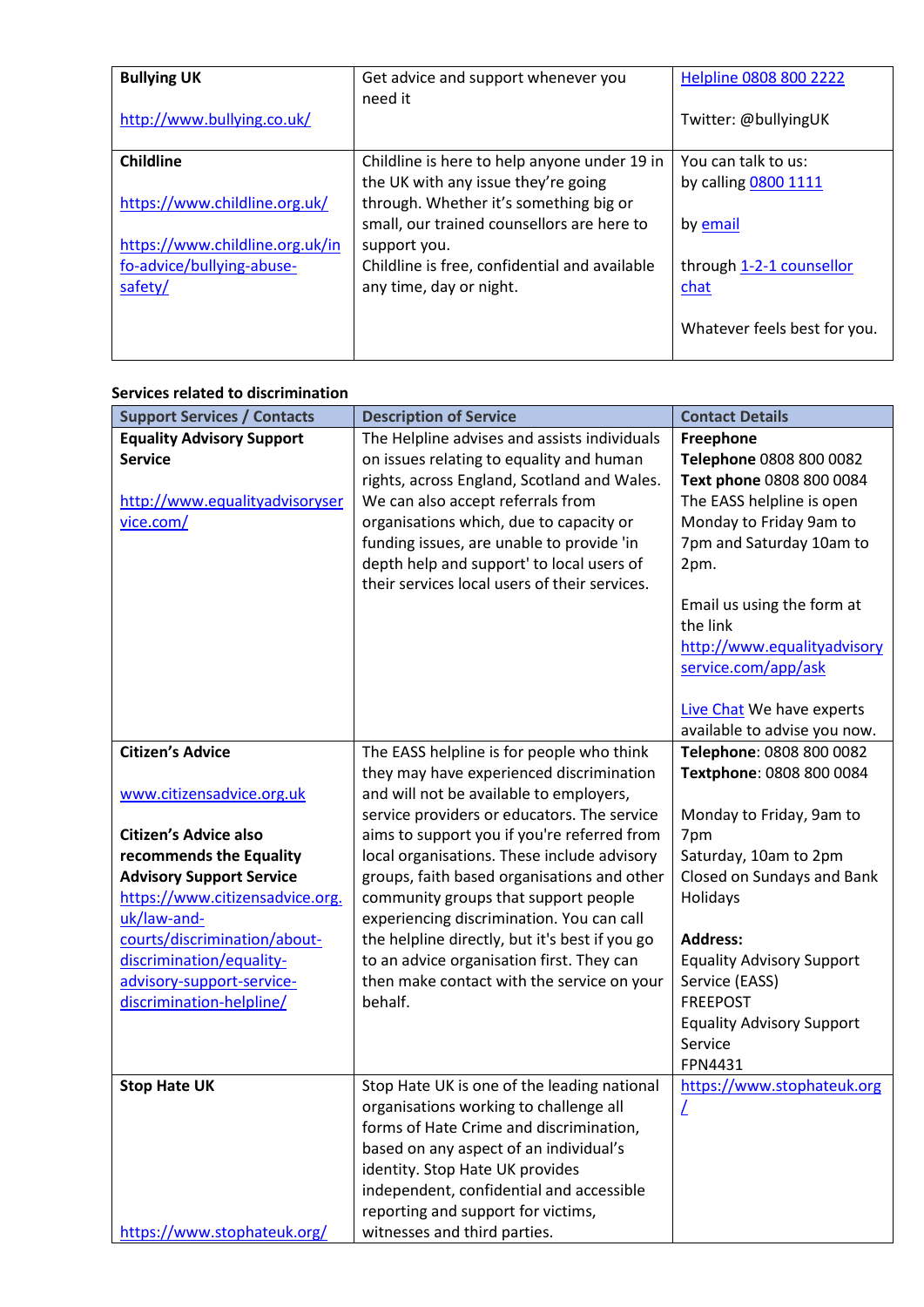### <span id="page-8-0"></span>**Services related to domestic violence**

<span id="page-8-1"></span>LGBTQIA+ Specific Services

| <b>Support Services / Contacts</b> | <b>Description of Service</b>            | <b>Contact Details</b>         |
|------------------------------------|------------------------------------------|--------------------------------|
| <b>Stonewall</b>                   | Advice and Guidance for LGBT individuals | https://www.stonewall.org.u    |
|                                    | on abuse                                 | k/help-advice/criminal-        |
| https://www.stonewall.org.uk       |                                          | law/domestic-violence          |
| Galop                              | LGBT+ anti-violence charity.             | <b>National LGBT+ Domestic</b> |
| (National LGBT Domestic            |                                          | Abuse Helpline: 0800 999       |
| <b>Violence Helpline)</b>          |                                          | 5428/                          |
| http://www.galop.org.uk/galop-     |                                          | 0300 999 5428                  |
| to-run-national-lgbt-domestic-     |                                          |                                |
| violence-helpline/                 |                                          | London LGBT+ Advice Line:      |
|                                    |                                          | 020 7704 2040                  |
|                                    |                                          |                                |
|                                    |                                          | <b>Report online:</b>          |
|                                    |                                          | http://www.galop.org.uk/re     |
|                                    |                                          | port-hate/                     |
|                                    |                                          |                                |
| <b>Broken Rainbow LGBT</b>         | Confidential support to all members of   | Helpline (male worker may      |
| <b>Domestic Violence</b>           | LGBT communities, their family, friends  | answer):                       |
|                                    | and agencies supporting them. Helpline,  | Mon 10am-8pm,                  |
| http://www.brokenrainbow.org       | email support and online chat support.   | Tue, Wed 10am-5pm and          |
| <u>.uk/</u>                        |                                          | Thur 10am-8pm.                 |
|                                    | Telephone:                               |                                |
|                                    | 0300 999 5428                            | 1pm-5pm Tuesday is a trans     |
|                                    | Email:                                   | specific service.              |
|                                    | mail@brokenrainbow.org.uk                |                                |

#### *Services Specifically for Lesbians*

| ------- <i>------------------------</i> ----- |                                             |                        |
|-----------------------------------------------|---------------------------------------------|------------------------|
| <b>Support Services / Contacts</b>            | <b>Description of Service</b>               | <b>Contact Details</b> |
| <b>SOLA</b>                                   | Advice and support for survivors of lesbian | Helpline:              |
| Survivors of Lesbian                          | partnerships abuse                          | 020 7328 7389 (ask for |
| Partnerships Abuse                            |                                             | SOLA)                  |
|                                               |                                             |                        |

# <span id="page-8-2"></span>Services Specifically for Men

| <b>Support Services/ Contacts</b> | <b>Description of Service</b>                | <b>Contact Details</b>     |
|-----------------------------------|----------------------------------------------|----------------------------|
| <b>Men's Advice Line</b>          | Advice and support for men experiencing      | Telephone:                 |
|                                   | domestic violence and abuse. Men's           | 0808 801 0327              |
| http://www.mensadviceline.org     | Advice Line: confidential helpline for men   | Mon-Fri 9am-5pm            |
| <u>.uk</u>                        | experiencing domestic violence from a        |                            |
|                                   | partner or ex-partner (or from other family  | Email:                     |
|                                   | members). We help by: giving you time to     | emailinfo@respectphoneline |
|                                   | tell your story; offering emotional support; | .org.uk                    |
|                                   | providing practical advice; signposting you  |                            |
|                                   | to other services for specialist help.       |                            |
|                                   | Our trained advisors help and advise:        |                            |
|                                   | Heterosexual male victims of domestic        |                            |
|                                   | violence                                     |                            |
|                                   | Gay and bi male victims of domestic          |                            |
|                                   | violence                                     |                            |
|                                   | <b>Frontline workers</b>                     |                            |
|                                   |                                              |                            |
|                                   |                                              |                            |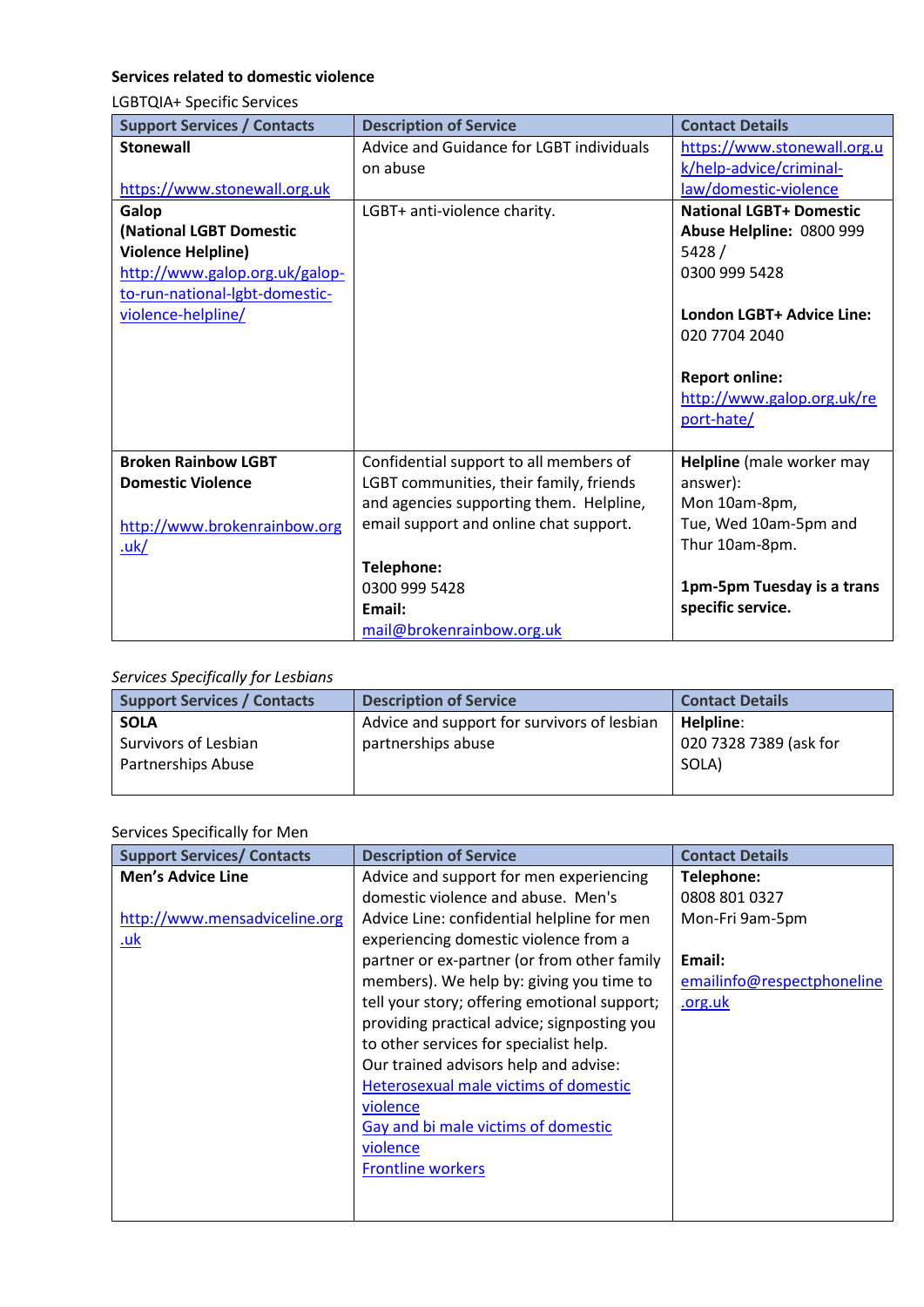| <b>Mankind Initiative</b>  | A national helpline for all men suffering | Telephone:              |
|----------------------------|-------------------------------------------|-------------------------|
|                            | from domestic abuse or violence and for   | 01823 334244            |
| http://www.mankind.org.uk/ | their friends and family.                 | Mon-Fri 10am-4pm & 7pm- |
|                            | We welcome calls from mothers, sisters    | 9pm.                    |
|                            | and friends of male victims seeking       |                         |
|                            | information.                              |                         |

### <span id="page-9-0"></span>Services Specifically for Women

| <b>Support Services / Contacts</b> | <b>Description of Service</b>             | <b>Contact Details</b>            |
|------------------------------------|-------------------------------------------|-----------------------------------|
| <b>Women's Aid Federation</b>      | Women's Aid is the national domestic      | <b>National Domestic Violence</b> |
|                                    | violence charity that helps up to 250,000 | Helpline (24hrs):                 |
| womensaid.org.uk                   | women and children every year. We work    | 0808 2000 247                     |
|                                    | to end violence against women and         | <b>Sexual violence</b>            |
|                                    | children, and support over 500 domestic   |                                   |
|                                    | and sexual violence services across the   |                                   |
|                                    | country.                                  |                                   |

### <span id="page-9-1"></span>**Services related to sexual violence**

#### <span id="page-9-2"></span>Female Genital Mutilation

| <b>Support Services / Contacts</b>                                | <b>Description of Service</b>                                                                                                                                                                                                                                                                  | <b>Contact Details</b>      |
|-------------------------------------------------------------------|------------------------------------------------------------------------------------------------------------------------------------------------------------------------------------------------------------------------------------------------------------------------------------------------|-----------------------------|
| <b>Female Genital Mutilation</b><br>(FGM)<br>FGM helpline (NSPCC) | If you need advice or information about<br>female genital mutilation or are worried<br>about a child at risk you can contact the<br>NSPCC (National Society for the<br>Prevention of Cruelty to Children)<br>helpline. The FGM helpline is open 24<br>hours a day / 7 days a week, free from a | Telephone:<br>0800 028 3550 |
|                                                                   | landline.                                                                                                                                                                                                                                                                                      |                             |
| Daughters of Eve                                                  | Supporting, advising, advocating and                                                                                                                                                                                                                                                           | http://www.dofeve.org/get-  |
| http://www.dofeve.org                                             | empowering young people from FGM<br>practising communities.                                                                                                                                                                                                                                    | help-now.html               |

# <span id="page-9-3"></span>Rape and Sexual Abuse

#### *National Services*

| <b>Support Services / Contacts</b>     | <b>Description of Service</b>              | <b>Contact Details</b>     |
|----------------------------------------|--------------------------------------------|----------------------------|
| <b>Rape Crisis</b>                     | National organisation offering support     | Helpline:                  |
|                                        | and counselling for those affected by      | 0808 802 9999              |
| rapecrisis.org.uk                      | rape and sexual abuse.                     | $(12-2:30$ and $7-9:30)$   |
|                                        | See website for local groups or contact    |                            |
|                                        | directory enquiries.                       |                            |
| <b>Sexual Assault Referral Centres</b> | Contact a local Sexual Assault Referral    | http://www.nhs.uk/Service- |
| (SARCs)                                | Centre for immediate medical and           | Search/Rape-and-sexual-    |
|                                        | emotional support - find your local SARC   | assault-referral-          |
|                                        | via the NHS webpage in the contact         | centres/LocationSearch/364 |
|                                        | details box to the right:                  |                            |
| <b>Victim Support</b>                  | Services are confidential, free and        | Supportline:               |
|                                        | available to anyone who's been raped or    | 0808 168 9111              |
| Rape and sexual assault                | sexually assaulted, now or in the past. We |                            |
|                                        | can help, regardless of whether you have   |                            |
|                                        | told the police or anyone else about the   |                            |
|                                        | attack. Our volunteers can visit you at    |                            |
|                                        | home (if you want us to, and if doing so   |                            |
|                                        | will not put you at further risk) or       |                            |
|                                        | somewhere else if you prefer. If you don't |                            |
|                                        | want to see anyone face-to-face, you can   |                            |
|                                        | also talk to us on the phone.              |                            |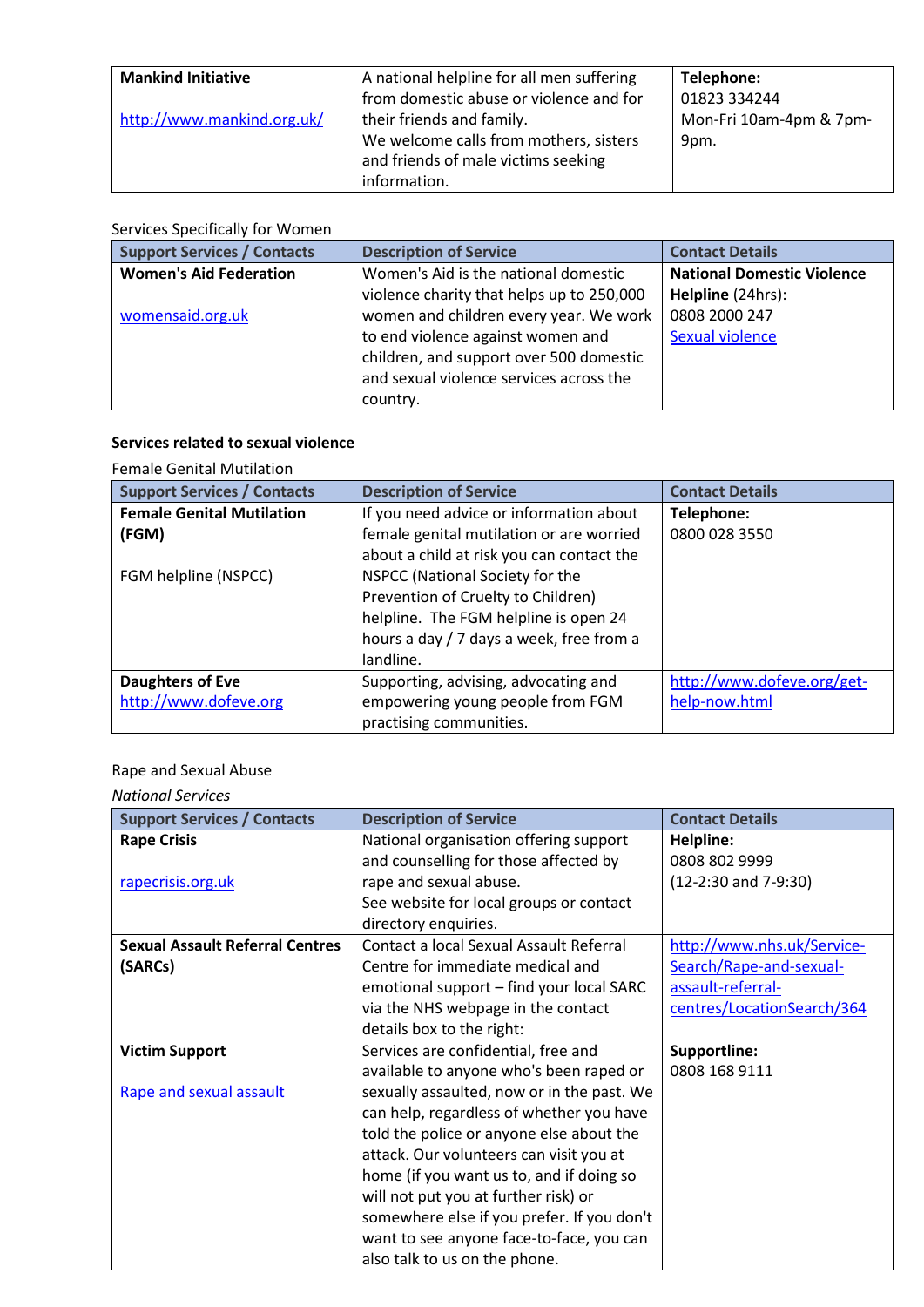| <b>RASAC (Rape and Sexual Abuse</b> | National helpline for survivors of rape    | <b>National Helpline:</b> |
|-------------------------------------|--------------------------------------------|---------------------------|
| <b>Support Centre)</b>              | and childhood sexual abuse, their families | 0808 802 9999             |
|                                     | and friends. Provides emotional and        | $(12-2.30 \& 7-9.30)$     |
| rasasc.org.uk                       | practical support.                         |                           |
| <b>The Survivors Trust</b>          | Rape and sexual abuse can happen to        | Helpline: 0808 801 0818   |
|                                     | anyone regardless of their age, gender,    | <b>Find support</b>       |
| thesurvivorstrust.org               | race, religion, culture or social status.  |                           |
|                                     | Living with the consequences of rape and   |                           |
|                                     | sexual abuse can be devastating. We        |                           |
|                                     | believe that all survivors are entitled to |                           |
|                                     | receive the best possible response to      |                           |
|                                     | their needs whether or not they choose     |                           |
|                                     | to report.                                 |                           |
|                                     |                                            |                           |

#### Services Specifically for Men

| <b>Support Services/ Contacts</b>  | <b>Description of Service</b>               | <b>Contact Details</b>         |
|------------------------------------|---------------------------------------------|--------------------------------|
| Survivors UK - Male Rape and       | If you have been subjected to male rape or  | <b>Chat Services:</b>          |
| <b>Sexual Abuse Support</b>        | sexual abuse, one of your biggest           | Mon - Fri 10:30am-9pm          |
|                                    | challenges will be taking the decision to   | Sat - Sun 10am-6pm             |
| survivorsuk.org                    | talk to someone. At Survivors UK we know    |                                |
|                                    | this can seem an enormous and daunting      | SMS: 020 3322 1860             |
| <b>Independent Sexual Violence</b> | step. Anxiety and fear are among the most   | Whatsapp: 074 9181 6064        |
| <b>Advisor (ISVA) Services</b>     | common emotions experienced by the          |                                |
| <b>Individual Counselling</b>      | abused. But these feelings do become        | Email:                         |
| <b>Groupwork</b>                   | easier and people can, and do, successfully | info@survivorsuk.org           |
|                                    | go on to explore their past and its links   |                                |
|                                    | with today in making sense of recurring     | <b>Other Support Services:</b> |
|                                    | problems. We offer emotional support by     | <b>Online Helpline</b>         |
|                                    | our Chat Service and SMS and we'll do our   |                                |
|                                    | best to point you in the right direction.   |                                |

# Services Specifically for Women

| <b>Support Services/ Contacts</b> | <b>Description of Service</b>              | <b>Contact Details</b>           |
|-----------------------------------|--------------------------------------------|----------------------------------|
| <b>Women Against Rape</b>         | This is the joint website of Women Against | <b>Women Against Rape</b>        |
| womenagainstrape.net              | Rape and Black Women's Rape Action         | email:                           |
|                                   | Project.                                   | war@womenagainstrape.net         |
| (Based in London, but             |                                            |                                  |
| nationwide organisation)          | Both organisations are based on self-help  | <b>Black Women's Rape Action</b> |
|                                   | and provide support, legal information and | Project email:                   |
|                                   | advocacy. We campaign for justice and      | bwrap@rapeaction.net             |
|                                   | protection for all women and girls,        |                                  |
|                                   | including asylum seekers, who have         | Telephone:                       |
|                                   | suffered sexual, domestic and/or racist    | 020 7482 2496 (Monday-           |
|                                   | violence.                                  | Friday 1.30-4pm)                 |
|                                   |                                            |                                  |
|                                   |                                            | Fax: 020 7267 7297               |
|                                   | <b>Address:</b>                            |                                  |
|                                   | Crossroads Women's Centre                  |                                  |
|                                   | 25 Wolsey Mews                             |                                  |
|                                   | London NW5 2DX                             |                                  |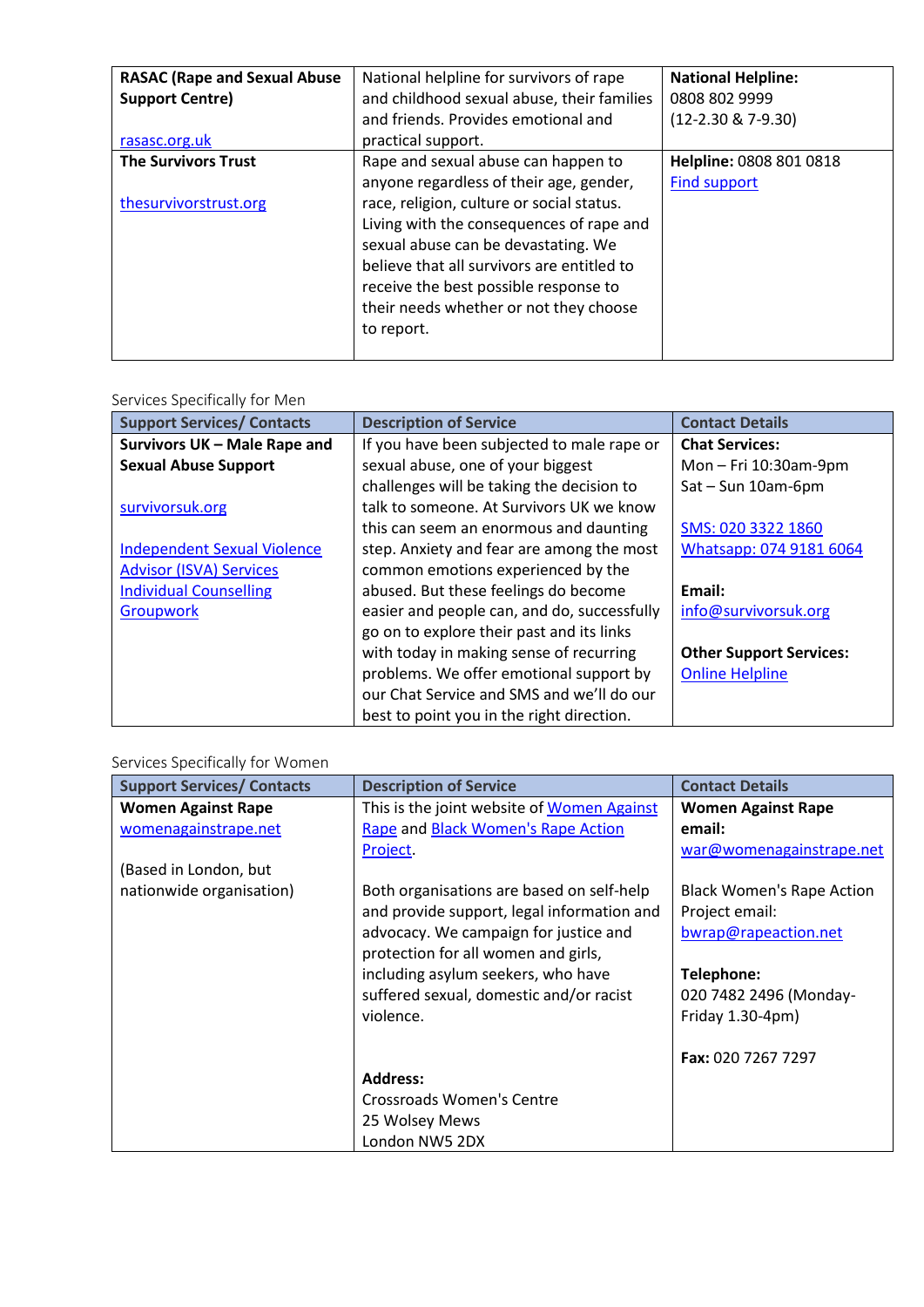*Bristol Specific Services* 

| <b>Support Services / Contacts</b>                     | <b>Description of Service</b>                                                      | <b>Contact Details</b>                  |
|--------------------------------------------------------|------------------------------------------------------------------------------------|-----------------------------------------|
| The Bridge - South                                     | The Bridge is a Sexual Assault Referral                                            | Telephone:                              |
| <b>Gloucestershire and Somerset</b>                    | Centre (SARC). We offer medical care,                                              | 0117 342 6999 - 24 Hours                |
| <b>SARC</b>                                            | emotional and psychological support, and                                           |                                         |
| (Sexual assault referral centre)                       | practical help to anyone who has been<br>raped or sexually assaulted.              | <b>Address:</b>                         |
|                                                        |                                                                                    | 2nd Floor, Central Health               |
|                                                        | If you live in South Gloucestershire,                                              |                                         |
|                                                        | Somerset, North Somerset or North East                                             | Clinic                                  |
|                                                        | Somerset, our specialist team is here for                                          | <b>Tower Hill</b>                       |
|                                                        | you. We also offer information to friends                                          | <b>Bristol</b>                          |
|                                                        | and family if someone you care about has<br>been affected by sexual assault.       | Somerset                                |
|                                                        |                                                                                    | BS2 OJD                                 |
|                                                        | It doesn't matter when you were                                                    |                                         |
|                                                        | assaulted, where it happened or who did                                            |                                         |
|                                                        | it - we'll listen to your experience and                                           |                                         |
|                                                        | help you to get the support you choose.                                            |                                         |
| <b>Independent Sexual Violence</b><br><b>Advisors</b>  | Many specialist support agencies offer<br>an Independent Sexual Violence           | Telephone:                              |
|                                                        | Adviser (ISVA) service to victims/survivors                                        | 0117 925 0680                           |
| Area: BRISTOL                                          | of rape and sexual assault. The                                                    |                                         |
|                                                        | Independent Sexual Violence Adviser role                                           | <b>Contact Name:</b>                    |
|                                                        | was commissioned by Baroness Stern                                                 | Debbie Naylor, ISVA, based at           |
|                                                        | through the Home Office Violent Crime                                              | Next Link, Bristol                      |
|                                                        | Unit in 2005.                                                                      | <b>Contact Name:</b>                    |
|                                                        | An ISVA is trained to look after your                                              | Helen Whittle, ISVA, based at           |
|                                                        | needs, and to ensure that you receive                                              | Next Link, Bristol                      |
|                                                        | care and understanding. They will help                                             |                                         |
|                                                        | you understand how the criminal justice                                            | Area covered: The whole of              |
|                                                        | process works, and will explain things to                                          | the Avon & Somerset                     |
|                                                        | you, such as what will happen if you                                               | Constabulary Area.                      |
|                                                        | report to the police, and the importance<br>and process of forensic DNA retrieval. |                                         |
|                                                        |                                                                                    | Email:                                  |
|                                                        | An ISVA is there to provide you with                                               | debbie.naylor@nextlinkhousin            |
|                                                        | information only so that you can make                                              | g.co.uk                                 |
|                                                        | the right decision for you. By contacting                                          |                                         |
|                                                        | them, you are not expected to report any                                           |                                         |
| <b>Somerset and Avon Rape and</b>                      | offence to the police.<br>We can provide support for people from                   | <b>Women and girls</b>                  |
| <b>Sexual Abuse Support</b>                            | anywhere in Bath and North East                                                    | Telephone:                              |
| https://www.sarsas.org.uk/                             | Somerset, Bristol, North Somerset,                                                 | 0808 801 0456                           |
|                                                        | Somerset, or South Gloucestershire.                                                |                                         |
| (Provides face to face support in                      |                                                                                    | Monday & Friday                         |
| these areas: Bath, Bridgewater,                        | We have offices in Taunton and                                                     | $11.00am - 2.00pm$                      |
| Glastonbury, Minehead,<br>Weston-super Mare, Yate, and | Bristol where we can provide face to face<br>support. You can take a look at       | Tues, Wed and Thurs 6.00pm<br>$-8:30pm$ |
| Yeovil.)                                               | them here. We are able to provide                                                  |                                         |
|                                                        | women-only services in a women-only                                                | Men and boys                            |
|                                                        | space in our centre in Bristol. We always                                          | Telephone:                              |
|                                                        | try to make all of our other spaces as safe                                        | 0808 801 0464                           |
|                                                        | as possible but are unable to guarantee                                            |                                         |
|                                                        | they will be women-only.                                                           | Monday 11.00am - 2.00pm                 |
|                                                        |                                                                                    | Tuesday 6.00pm - 8:30pm                 |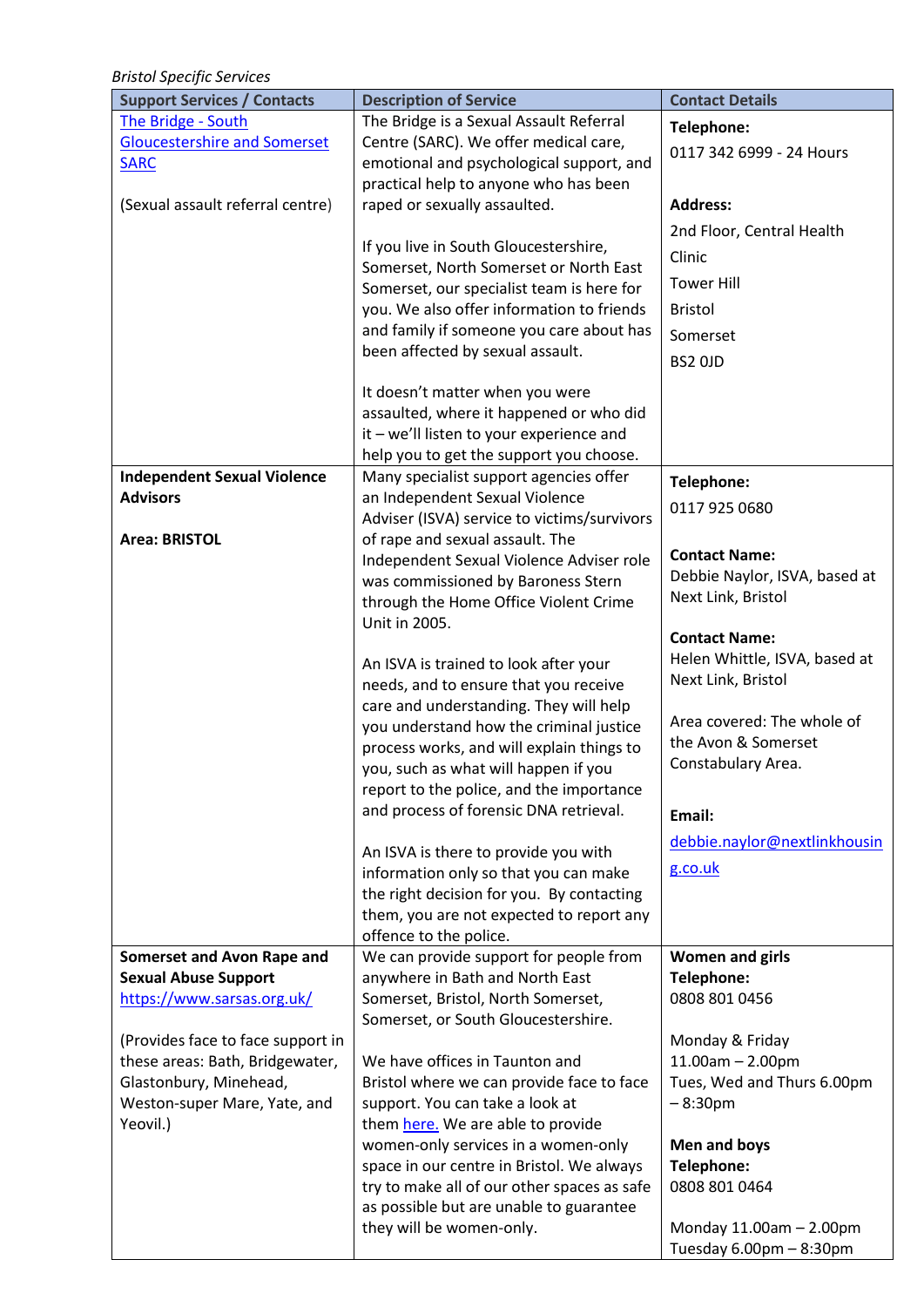| <b>Somerset and Avon Rape and</b><br><b>Sexual Abuse Support Survivor</b><br>Pathway<br>http://www.survivorpathway.or<br>g.uk/ | If we are not currently providing face to<br>face support in your area, we can provide<br>support in the spoke nearest to you or<br>over the phone.<br>The Survivor Pathway is an online<br>resource for anyone wanting to know<br>more about specialist sexual violence<br>support services in the South West.<br>The Bristol survivor pathway is a guide for<br>anyone wanting to know more about<br>specialist sexual violence support services<br>in Bristol. | http://www.survivorpathway.<br>org.uk/bristol/                                           |
|--------------------------------------------------------------------------------------------------------------------------------|-------------------------------------------------------------------------------------------------------------------------------------------------------------------------------------------------------------------------------------------------------------------------------------------------------------------------------------------------------------------------------------------------------------------------------------------------------------------|------------------------------------------------------------------------------------------|
|                                                                                                                                | Bristol also has a specialist Sexual<br>Violence MARAC. This is a multi agency<br>meeting that helps services co-ordinate<br>their response to survivors who are at<br>risk of harm.                                                                                                                                                                                                                                                                              | Please call 0117 945 4322<br>http://www.survivorpathway.<br>org.uk/safeguarding-bristol/ |

#### *Leeds Specific Services*

| eeus speer, re ser vrees<br><b>Support Services / Contacts</b> | <b>Description of Service</b>                                                                                                                                                                                                                                                                                                                                                                                                                                                                                           | <b>Contact Details &amp; Further</b><br><b>Information</b>         |
|----------------------------------------------------------------|-------------------------------------------------------------------------------------------------------------------------------------------------------------------------------------------------------------------------------------------------------------------------------------------------------------------------------------------------------------------------------------------------------------------------------------------------------------------------------------------------------------------------|--------------------------------------------------------------------|
| The Hazlehurst Centre - West<br><b>Yorkshire SARC</b>          | The Hazlehurst Centre is a Sexual Assault<br>Referral Centre (SARC) that offers free<br>support and practical help to anyone in                                                                                                                                                                                                                                                                                                                                                                                         | <b>Contact Telephone Number:</b><br>0330 223 3617 - Day            |
| www.hazlehurstcentre.org                                       | the West Yorkshire area that has<br>experienced sexual abuse. Our service is<br>completely confidential and you do not                                                                                                                                                                                                                                                                                                                                                                                                  | <b>Helpline:</b><br>0330 223 0099 - Night                          |
|                                                                | have to give any personal information in<br>order to get help. If you would like to<br>speak to someone we are available 24/7.                                                                                                                                                                                                                                                                                                                                                                                          | <b>Contact email address:</b><br>hazlehurstcentre.sarc@nhs.ne<br>t |
| <b>STAR (Surviving Trauma After</b>                            | The STAR Project is a free support service                                                                                                                                                                                                                                                                                                                                                                                                                                                                              | Telephone:                                                         |
| Rape)                                                          | for females and males aged 14 and over                                                                                                                                                                                                                                                                                                                                                                                                                                                                                  | 01924 298 954                                                      |
| www.starproject.co.uk                                          | who have been raped or sexually                                                                                                                                                                                                                                                                                                                                                                                                                                                                                         | (Mon - Fri 9am - 5pm)                                              |
| (SARC)                                                         | assaulted. STAR offer counselling,<br>emotional and practical support<br>throughout West Yorkshire. The offence<br>does not have to be reported to the<br>Police in order to access the service, and<br>the service is provided from a range of<br>premises across West Yorkshire making it<br>easily accessible to all.                                                                                                                                                                                                |                                                                    |
|                                                                | If you are 16 or over and have been raped<br>or sexually assaulted within the past 7<br>days you can now self-refer to SARC.<br>Their Crisis Worker will discuss your<br>options with you and, if you wish, can<br>arrange for you to have a forensic<br>medical examination. Evidence gained<br>from an examination will be stored by the<br>Sexual Assault Referral Centre. If, in<br>future, you do decide to report the<br>incident to the Police, SARC can help you<br>with this process. You will also be able to |                                                                    |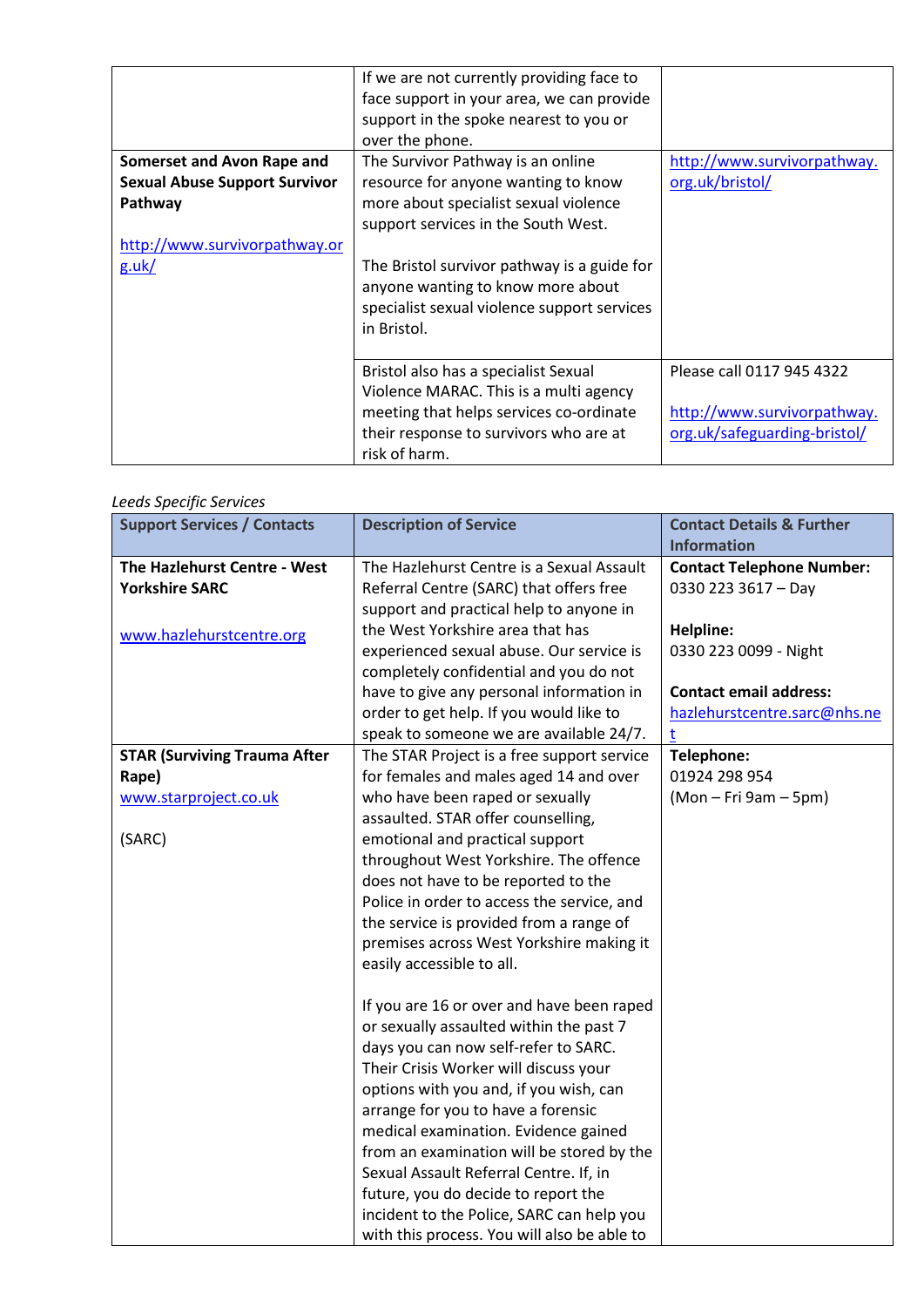|                                    | access emotional and practical support     |                                      |
|------------------------------------|--------------------------------------------|--------------------------------------|
|                                    | and counselling.                           |                                      |
| <b>SARSVL (Support After Rape</b>  | Support After Rape & Sexual Violence       | Telephone:                           |
| and Sexual Violence Leeds)         | Leeds (SARSVL) is a feminist organisation  | 0808 802 3344 (see website           |
|                                    | supporting women and girls who have        | for current opening times)           |
| www.supportafterrapeleeds.org      | been affected by sexual violence at any    |                                      |
| .uk                                | time in their lives, promoting their needs | www.supportafterrapeleeds.o          |
|                                    | and working towards the elimination of     | rg.uk                                |
|                                    | sexual violence.                           |                                      |
|                                    |                                            | Contact Name: Lucy Coen,             |
|                                    | Client Group: Female survivors over the    | Advocacy Co-ordinator at             |
|                                    | age of 18                                  | Support After Rape and Sexual        |
|                                    |                                            | Violence Leeds (SARSVL)              |
|                                    | Website: http://supportafterrapeleeds.or   |                                      |
|                                    | g.uk/advocacy/                             | Telephone: 0113 2002930              |
|                                    |                                            | Email: Advocacy@sarsvl.org.u         |
|                                    |                                            | $\underline{k}$                      |
|                                    |                                            |                                      |
|                                    |                                            | <b>Contact Name: Alison Boydell,</b> |
|                                    |                                            | <b>ISVA at Support After Rape</b>    |
|                                    |                                            | and Sexual Violence Leeds            |
|                                    |                                            | (SARSVL)                             |
| <b>SPECIALIST SUPPORT FOR MEN:</b> | SurvivorsUK helps men who have been        | <b>Telephone:</b>                    |
| <b>Survivors UK</b>                | sexually violated and raises awareness of  | 0845 122 1201                        |
| http://www.survivorsuk.org/        | their needs.                               |                                      |
|                                    |                                            | Mon & Tues 6pm - 9pm                 |
|                                    |                                            | Weds 12pm - 2.30pm & 6pm             |
|                                    |                                            | $-9pm$                               |
|                                    |                                            | Thurs $12pm - 2.30pm$                |
|                                    |                                            |                                      |

# *London Specific Services*

| <b>Support Services / Contacts</b>                             | <b>Description of Service</b>                                                                                                                                              | <b>Contact Details</b>                                       |
|----------------------------------------------------------------|----------------------------------------------------------------------------------------------------------------------------------------------------------------------------|--------------------------------------------------------------|
| The Haven - Whitechapel SARC<br>(near to Royal London Hospital | The Haven is a Sexual Assault Referral<br>Centre (SARC) and offers support services<br>for women, men and children who have                                                | <b>Contact Telephone Number:</b><br>020 3299 6900 - 24 Hours |
| (east))                                                        | been raped or sexually assaulted. It is                                                                                                                                    |                                                              |
| The Haven - Paddington SARC<br>(near to St Mary's Hospital     | free and confidential and offers: special<br>support for young people, examinations<br>to collect evidence of rape or sexual                                               | Helpline:<br>020 3299 1599 - General<br>Enquiries            |
| (west))                                                        | assault and testing for sexually<br>transmitted infections and HIV.                                                                                                        | <b>Opening times</b>                                         |
| The Haven - Camberwell                                         |                                                                                                                                                                            | Available 24 hours, call for<br>advice or to make an         |
| (near to King's College Hospital                               |                                                                                                                                                                            | appointment.                                                 |
| (south))                                                       |                                                                                                                                                                            |                                                              |
| www.thehavens.org.uk                                           |                                                                                                                                                                            |                                                              |
| <b>Herts SARC - Hertfordshire</b><br><b>SARC</b>               | Herts SARC is a Sexual Assault Referral<br>Centre that offers free support and<br>practical help to anyone in the                                                          | <b>Contact Telephone Number:</b><br>0808 178 4448 - 24 Hours |
| www.hertssarc.org                                              | Hertfordshire area that has experienced<br>sexual abuse. Our service is completely<br>confidential and you do not have to give<br>any personal information in order to get | <b>Contact email address:</b><br>Herts.SARC@nhs.net          |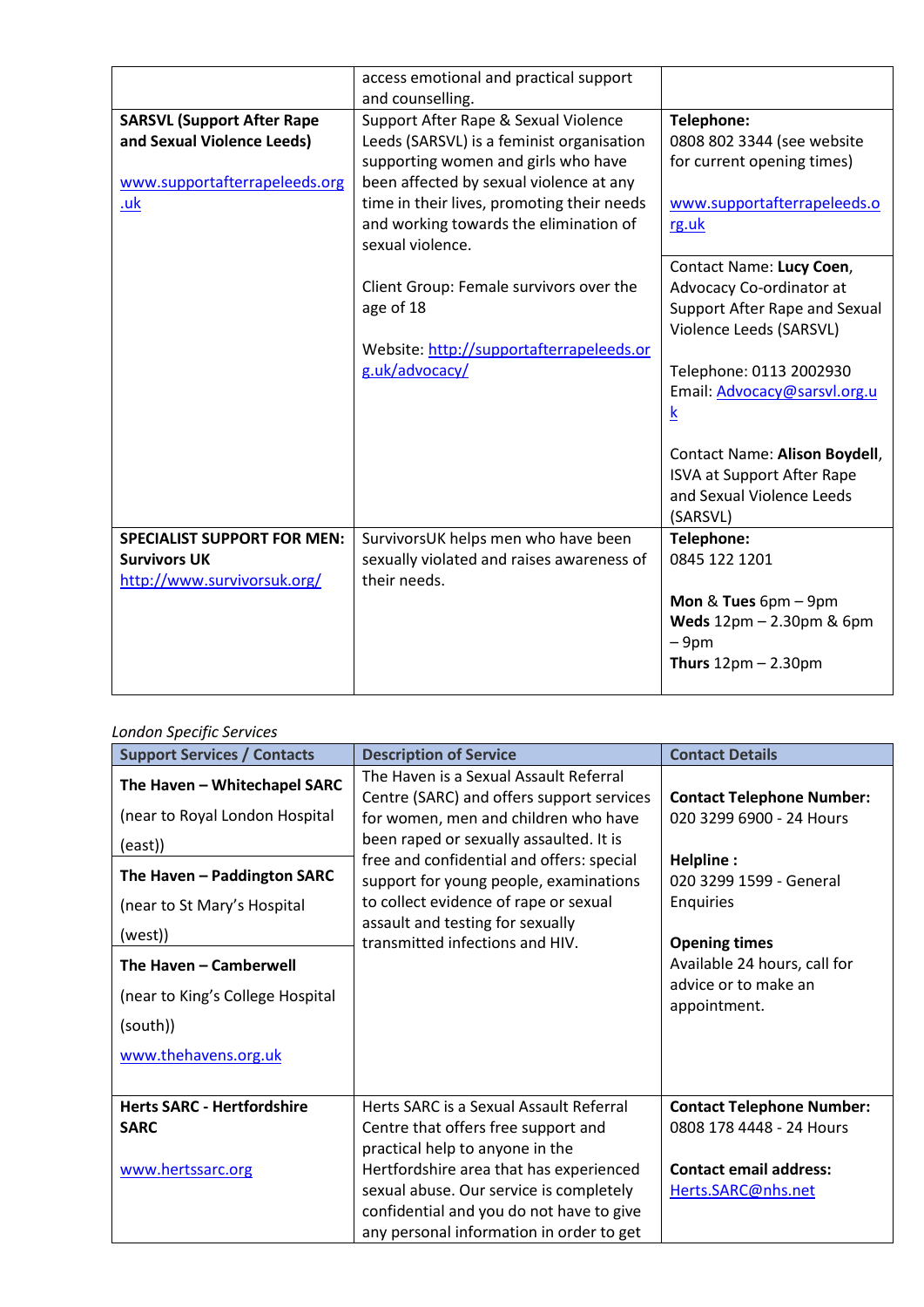|                                                       | help. If you would like to speak to<br>someone we are available 24/7.                                                                                                                                                                                                                                                                                                     |                                                                                                                     |
|-------------------------------------------------------|---------------------------------------------------------------------------------------------------------------------------------------------------------------------------------------------------------------------------------------------------------------------------------------------------------------------------------------------------------------------------|---------------------------------------------------------------------------------------------------------------------|
| Oakwood Place - Essex SARC<br>www.oakwoodplace.org.uk | Oakwood Place Sexual Assault Referral<br>Centre (SARC) offers free support and<br>practical help to anyone in Essex who has<br>experienced sexual abuse or sexual<br>violence. Our service is completely<br>confidential and you do not have to give<br>any personal information in order to get<br>help. If you would like to speak to<br>someone we are available 24/7. | <b>Contact Telephone Number:</b><br>01277 240 620 - 24 Hours<br><b>Contact email address:</b><br>Essex.SARC@nhs.net |
| <b>Opendoor Housing Trust</b>                         | Housing and support for gay men<br>escaping domestic and homophobic<br>violence. 18-65 years old.                                                                                                                                                                                                                                                                         | Helpline 020 8743 2165                                                                                              |

*London Independent Sexual Violence Advisors (ISVAs)* 

| <b>Area Covered</b>                                            | <b>Client Group / Specialist Areas of Work</b>           | <b>Contact Details</b>                                      |
|----------------------------------------------------------------|----------------------------------------------------------|-------------------------------------------------------------|
| Central London                                                 | Client Group: Male survivors over the age                | <b>Contact Name: Alan</b>                                   |
| Website: www.survivorsuk.org                                   | of 18                                                    | Robertson,                                                  |
|                                                                |                                                          | Male ISVA at SurvivorsUK                                    |
|                                                                |                                                          |                                                             |
|                                                                |                                                          | Telephone: 07496 287 527<br>Email: isva@survivorsuk.org     |
| London boroughs of Barnet,                                     | Client Group: Young people aged                          | Contact Name: Siân Ruddick,                                 |
| Brent, Camden, Ealing,                                         | between 13-18 who have experienced                       | Young Persons' Advocate at                                  |
| Hammersmith & Fulham,                                          | sexual violence within the last 12 months                | The Haven, Paddington                                       |
| Harrow, Hillingdon, Hounslow,                                  |                                                          |                                                             |
| Islington, Kensington & Chelsea,                               |                                                          | Telephone: 020 3299 1599                                    |
| Westminster                                                    |                                                          | Email: Sian.Ruddick@nhs.net                                 |
|                                                                |                                                          |                                                             |
| Website: www.thehavens.co.uk                                   |                                                          |                                                             |
| Area Covered: London                                           | Client Group: People who have                            | <b>Contact Name: Liz Willows,</b>                           |
| boroughs: Barnet, Brent,                                       | experienced sexual violence within the<br>last 12 months | ISVA based at The Haven,                                    |
| Camden, Ealing, Hammersmith<br>and Fulham, Harrow, Hillingdon, |                                                          | Paddington                                                  |
| Hounslow, Islington, Kensington                                | Specialist Area of Work: People with                     | Telephone: 0203 312 1101 /                                  |
| and Chelsea, Westminster                                       | mental health problems aged 18+                          | 0771 751 2136                                               |
|                                                                |                                                          | Email: liz.willows@nhs.uk                                   |
| Website: www.thehavens.co.uk                                   |                                                          |                                                             |
|                                                                |                                                          |                                                             |
| Area Covered: London boroughs                                  | Client Group: Sex Workers, individuals                   | <b>Contact Name: Jacqueline</b>                             |
| of City, Hackney, Tower Hamlets                                | working in the sex industry                              | Vannard, ISVA based at Open                                 |
| & Newham.                                                      |                                                          | Doors, Community Health                                     |
|                                                                |                                                          | Services, Homorton University                               |
|                                                                |                                                          | Hospital, NHS, St Leonards,<br>Nuttal Street, London N1 5LZ |
|                                                                |                                                          |                                                             |
|                                                                |                                                          | Telephone: 07852 918 404                                    |
|                                                                |                                                          | Email: jacqueline.vennard@ch                                |
|                                                                |                                                          | pct.nhs.uk                                                  |
|                                                                |                                                          |                                                             |
|                                                                |                                                          |                                                             |
|                                                                |                                                          |                                                             |
|                                                                |                                                          |                                                             |
|                                                                |                                                          |                                                             |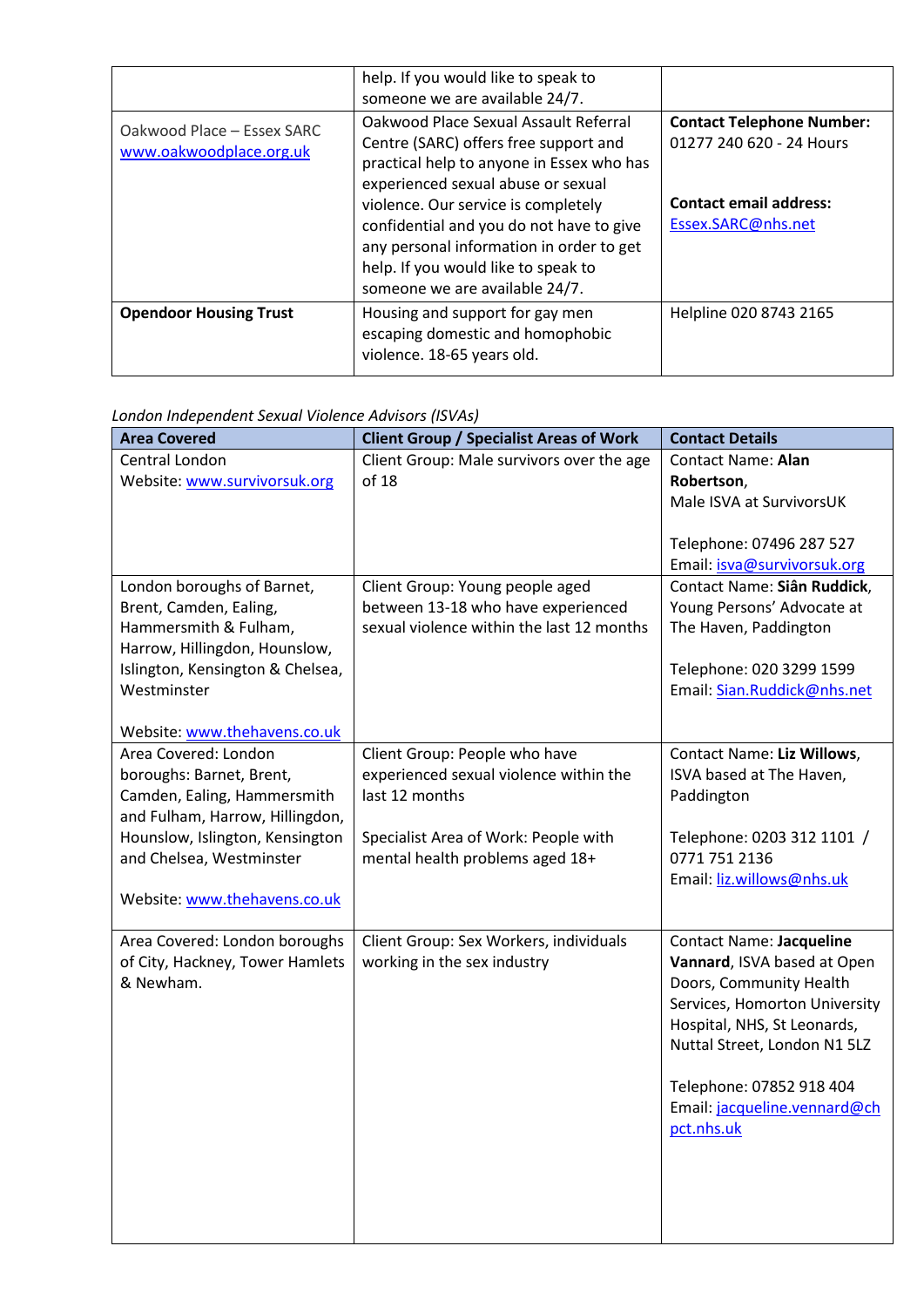| Area Covered: Ealing,<br>Hammersmith and Fulham                                   | Client Group: Women and girls aged 14<br>years +               | Contact Name: Rina Mehta,<br>Independent Sexual Violence<br>Advisor based at Women and |
|-----------------------------------------------------------------------------------|----------------------------------------------------------------|----------------------------------------------------------------------------------------|
| Website: www.wgn.org.uk                                                           |                                                                | <b>Girls Network</b>                                                                   |
|                                                                                   |                                                                | Telephone: 020 8567 7347<br>Email: rina@wgn.org.uk                                     |
| Area Covered: Inner London                                                        | Client Group: People with learning                             | <b>Contact Name: Deborah</b>                                                           |
| Website: www.respond.org.uk                                                       | disabilities                                                   | Lyttelton, Independent Sexual<br>Violence Advisor based at<br>Respond                  |
|                                                                                   |                                                                | Telephone: 020 7380 8256<br>Email: isva@respond.org.uk                                 |
| Area covered: Inner London                                                        | Client Group: People with learning                             | Contact Name: Annie Rose,                                                              |
| Website: www.respond.org.uk                                                       | disabilities                                                   | Independent Sexual Violence<br>Advisor based at Respond                                |
|                                                                                   |                                                                | Telephone: 020 7380 8257                                                               |
|                                                                                   |                                                                | Email: isva@respond.org.uk                                                             |
| Area covered: All London<br>boroughs                                              | Client Group: Young people with a<br>learning disability (11+) | Contact Name: Lynne Tooze,<br>ISVA based at Respond                                    |
|                                                                                   |                                                                |                                                                                        |
| Website: www.respond.org.uk                                                       |                                                                | Telephone: 02073808357/<br>07732416953                                                 |
|                                                                                   |                                                                | Email: Lynne@respond.org.uk                                                            |
| <b>ISVA Service at RASASC Rape</b><br>Crisis South London, with 3<br><b>ISVAs</b> | Client Group: Women and girls aged 13+                         | Telephone: 0208 683 3311<br>Email: <b>ISVA@rasasc.org.uk</b>                           |
| Area covered: South London<br>boroughs                                            |                                                                |                                                                                        |
| Website: www.rasasc.org.uk                                                        |                                                                |                                                                                        |
| Area covered: South London<br>boroughs                                            | Any.                                                           | Contact Name: Linda Popely,<br>ISVA based at Victim Support,<br>South London SE1       |
|                                                                                   |                                                                | Telephone: 0207 277 1433<br>Email: linda.popely@vslondon<br><u>.org</u>                |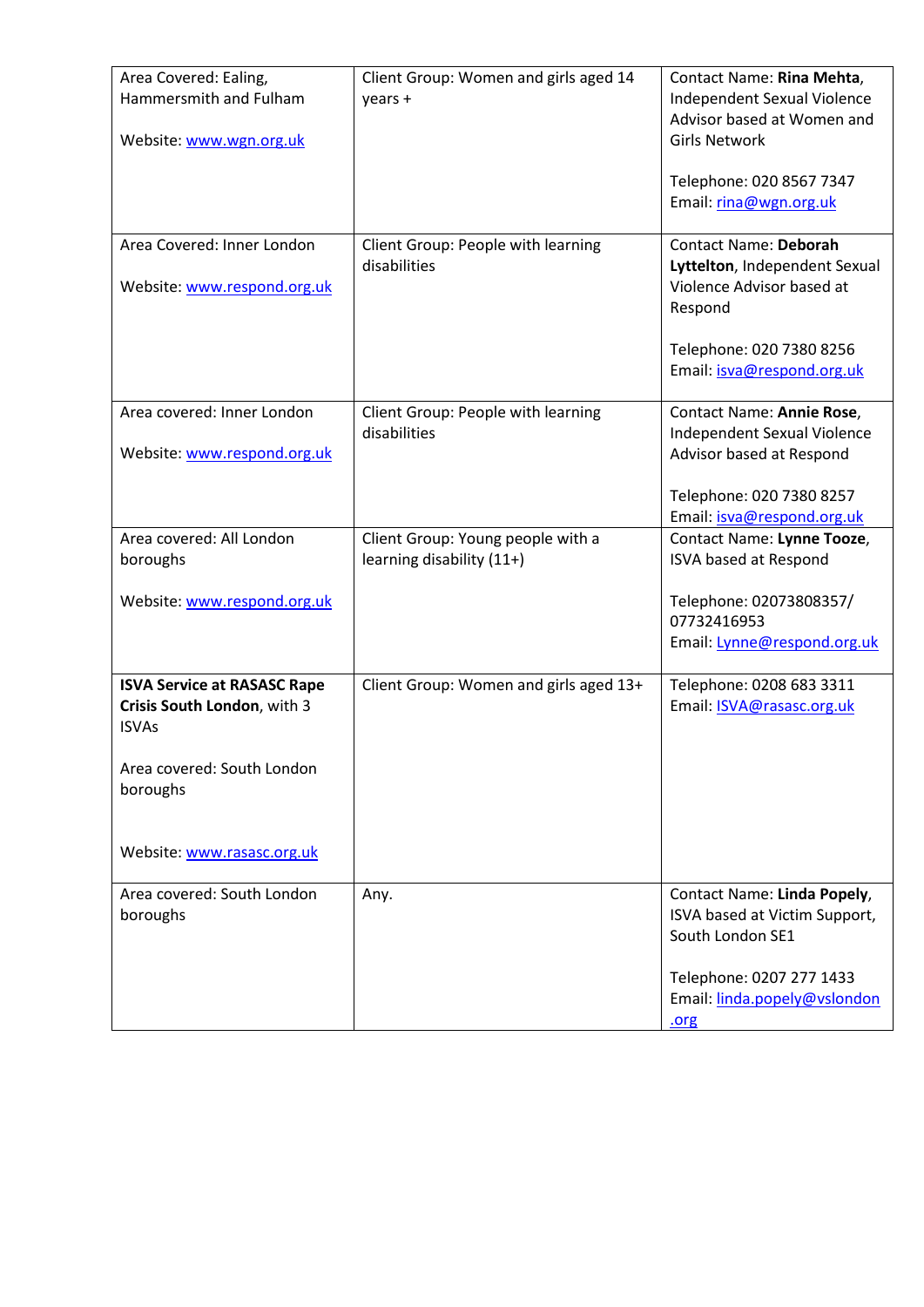# <span id="page-16-0"></span>**Support related to Personal Crisis**

# <span id="page-16-1"></span>**Alcohol and Drug Abuse**

| <b>Support Services/ Contacts</b>                                                         | <b>Description of Service</b>                                                                                                                                                                                                                                                                                                                | <b>Contact Details</b>                                                                                                                                                                                                                                                                                                    |
|-------------------------------------------------------------------------------------------|----------------------------------------------------------------------------------------------------------------------------------------------------------------------------------------------------------------------------------------------------------------------------------------------------------------------------------------------|---------------------------------------------------------------------------------------------------------------------------------------------------------------------------------------------------------------------------------------------------------------------------------------------------------------------------|
| <b>Addaction</b>                                                                          | Addaction support adults, children, young                                                                                                                                                                                                                                                                                                    | For general enquiries and                                                                                                                                                                                                                                                                                                 |
| https://www.addaction.org.uk/                                                             | adults and older people to make positive<br>behavioural changes. Whether that's<br>with alcohol, drugs, or mental health and                                                                                                                                                                                                                 | information please call our<br>reception 020 7251 5860                                                                                                                                                                                                                                                                    |
| Services we offer<br><b>Mental health</b>                                                 | wellbeing, we're here to help<br>people improve their lives in ways they<br>never thought possible.                                                                                                                                                                                                                                          | or email info@addaction.org.<br><u>uk</u>                                                                                                                                                                                                                                                                                 |
| <b>Read more</b>                                                                          |                                                                                                                                                                                                                                                                                                                                              | Or, if you would like to get in                                                                                                                                                                                                                                                                                           |
| <b>Visit the Thinkaction website</b><br><b>Adult drug and alcohol</b><br><b>Read more</b> | We run a number of specialised services<br>to support people into recovery. These<br>include:<br>One to one sessions                                                                                                                                                                                                                         | touch please use the form at<br>https://www.addaction.org.uk<br>/please-get-touch and we'll<br>direct it to the most<br>appropriate service.                                                                                                                                                                              |
| Young persons                                                                             | <b>Medical prescribing</b>                                                                                                                                                                                                                                                                                                                   |                                                                                                                                                                                                                                                                                                                           |
| <b>Read more</b><br>Visit the young addaction<br>website<br><b>Friends and family</b>     | Structured day programme<br>Group sessions<br>Needle exchange<br>Education, training and employment                                                                                                                                                                                                                                          | If your question is about a<br>specific service, you can find<br>your nearest <b>Addaction</b><br>service for their correct<br>local contact details.                                                                                                                                                                     |
| <b>Read more</b>                                                                          |                                                                                                                                                                                                                                                                                                                                              | You can also find us on<br>Twitter @AddactionUK<br>and on Facebook.                                                                                                                                                                                                                                                       |
| <b>ADFAM</b><br>http://www.adfam.org.uk/                                                  | Adfam is the national charity working to<br>improve life for families affected by drugs<br>and alcohol. Drug and alcohol use can<br>threaten and ultimately destroy family<br>relationships and wellbeing.<br>We empower family members and<br>carers, support frontline workers<br>and influence decision-makers to stop<br>this happening. | By telephone: 020 3817<br>9410 (please note we do not<br>operate a helpline - see<br>the find help section for<br>further information)<br>By email: admin@adfam.org.u<br>$\underline{k}$<br>On Twitter<br>On Facebook<br>On LinkedIn<br>Where to find us:<br>Adfam<br>2nd Floor<br>120 Cromer Street<br>London<br>WC1H8BS |
| <b>Drinkline</b>                                                                          | Drinkline is the national alcohol helpline.<br>If you're worried about your own or<br>someone else's drinking, you can call this<br>free helpline, in complete confidence.                                                                                                                                                                   | Telephone: 0300 123 1110<br>(weekdays 9am - 8pm,<br>weekends $11am - 4pm$ )                                                                                                                                                                                                                                               |
| <b>Alcoholics Anonymous</b><br>https://www.alcoholics-<br>anonymous.org.uk/               | If you need help with a drinking problem<br>either phone our national helpline free,<br>or email us. It's one alcoholic talking to<br>another.                                                                                                                                                                                               | Telephone: 0800 9177 650<br>Email: help@aamail.org                                                                                                                                                                                                                                                                        |
| <b>Ok Rehab</b>                                                                           | OK Rehab specialises in local drug and<br>alcohol rehab and addiction treatment.<br>This treatment is available via both                                                                                                                                                                                                                     | Telephone: 0800 326 5559                                                                                                                                                                                                                                                                                                  |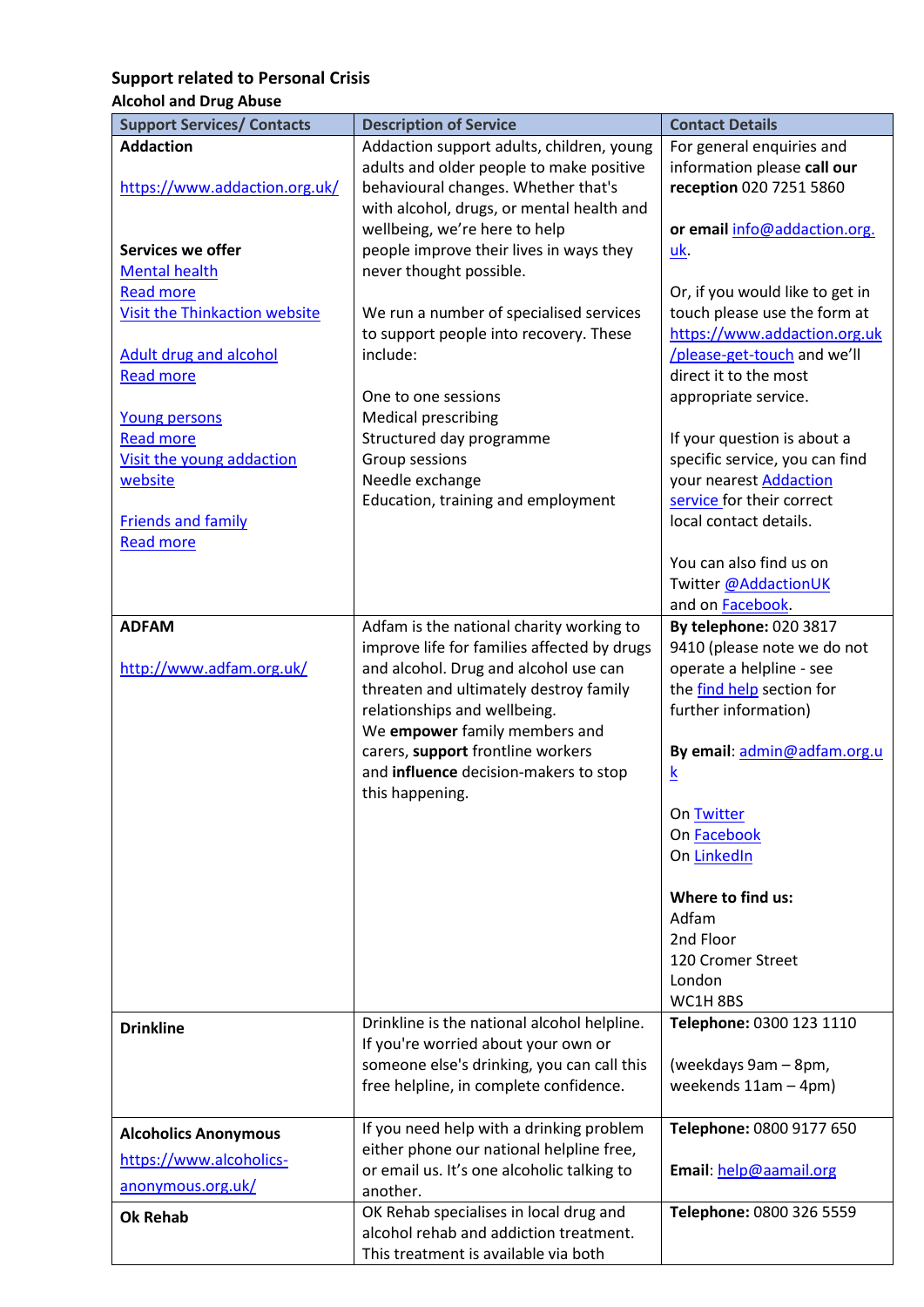| https://www.okrehab.org/      | inpatient and outpatient treatment<br>providers. Ok Rehab also works with<br>clinics to facilitate home-based<br>treatments. | <b>Contact form:</b><br>https://www.okrehab.org/con<br>tact/<br>Email: info@okrehab.org |
|-------------------------------|------------------------------------------------------------------------------------------------------------------------------|-----------------------------------------------------------------------------------------|
| <b>Talk to Frank</b>          | The highs, the lows,                                                                                                         | Telephone: 0300 123 6600                                                                |
|                               | And everything in between.                                                                                                   |                                                                                         |
| http://www.talktofrank.com/su |                                                                                                                              | Text: 82111                                                                             |
| pport-near-you                | If you want to talk, you can call FRANK,                                                                                     |                                                                                         |
|                               | 24 hours a day, 365 days a year.                                                                                             | Email:                                                                                  |
|                               |                                                                                                                              | http://www.talktofrank.com/c                                                            |
|                               | Need a quick answer? Text a question                                                                                         | ontact                                                                                  |
|                               | and FRANK will text you back.                                                                                                |                                                                                         |
|                               |                                                                                                                              |                                                                                         |

#### <span id="page-17-0"></span>**Disordered Eating and Eating Disorders**

| <b>Support Services/ Contacts</b>                                                                                                                                            | <b>Description of Service</b>                                                                                                                                                                                  | <b>Contact Details</b>                                                                                                                                                                                                                  |
|------------------------------------------------------------------------------------------------------------------------------------------------------------------------------|----------------------------------------------------------------------------------------------------------------------------------------------------------------------------------------------------------------|-----------------------------------------------------------------------------------------------------------------------------------------------------------------------------------------------------------------------------------------|
| <b>Centre for Clinical</b><br><b>Interventions Resources and</b><br>workbooks<br>https://www.cci.health.wa.gov.<br>au/resources/looking-after-<br>yourself/disordered-eating | Provides a range of resources, including<br>inform and self-help, about disordered<br>eating, eating disorders and related<br>behaviours such as perfectionism, intense<br>self-criticism and body dysmorphia. | https://www.cci.health.wa.go<br>v.au/resources/looking-after-<br>yourself/disordered-eating                                                                                                                                             |
| <b>BEAT</b><br>https://www.beateatingdisorde<br>rs.org.uk/                                                                                                                   | A leading charity for people with eating<br>disorders and their families. Includes<br>several help lines and email services for<br>adults, students and young people and<br>self-help resources.               | For all telephone numbers<br>and email addresses:<br>https://www.beateatingdisord<br>ers.org.uk/support-<br>services/helplines<br>For self-help and information:<br>https://www.beateatingdisord<br>ers.org.uk/recovery-<br>information |
| <b>National Eating Disorders</b><br><b>Association (NEDA)</b><br>https://www.nationaleatingdiso                                                                              | Provides a self-diagnostic tool, a webs<br>chat and various resources.<br>NEDA are based in the USA but their                                                                                                  | https://www.nationaleatingdi<br>sorders.org/                                                                                                                                                                                            |
| rders.org/                                                                                                                                                                   | online resources and diagnostic tool can<br>be accessed by anyone.                                                                                                                                             |                                                                                                                                                                                                                                         |

#### <span id="page-17-1"></span>**Grief and Bereavement**

| <b>Support Services/ Contacts</b> | <b>Description of Service</b>             | <b>Contact Details</b>     |
|-----------------------------------|-------------------------------------------|----------------------------|
| <b>Child Bereavement UK</b>       | Support and resources for children,       | Telephone:                 |
| https://www.childbereavement      | young people (up to age 25), parents, and | 0800 028 8840              |
| uk.org/                           | families, when a child grieves or when a  |                            |
|                                   | child dies.                               | Email:                     |
|                                   |                                           | support@childbereavementuk |
|                                   |                                           | .org                       |
|                                   |                                           |                            |
|                                   |                                           | Live chat:                 |
|                                   |                                           | https://www.childbereaveme |
|                                   |                                           | ntuk.org/                  |
| <b>Cruse Bereavement Care</b>     | Cruse Bereavement Care is the leading     | Telephone:                 |
| https://www.cruse.org.uk/         | national charity for bereaved people in   | 0808 808 1677              |
|                                   | England, Wales and Northern Ireland.      |                            |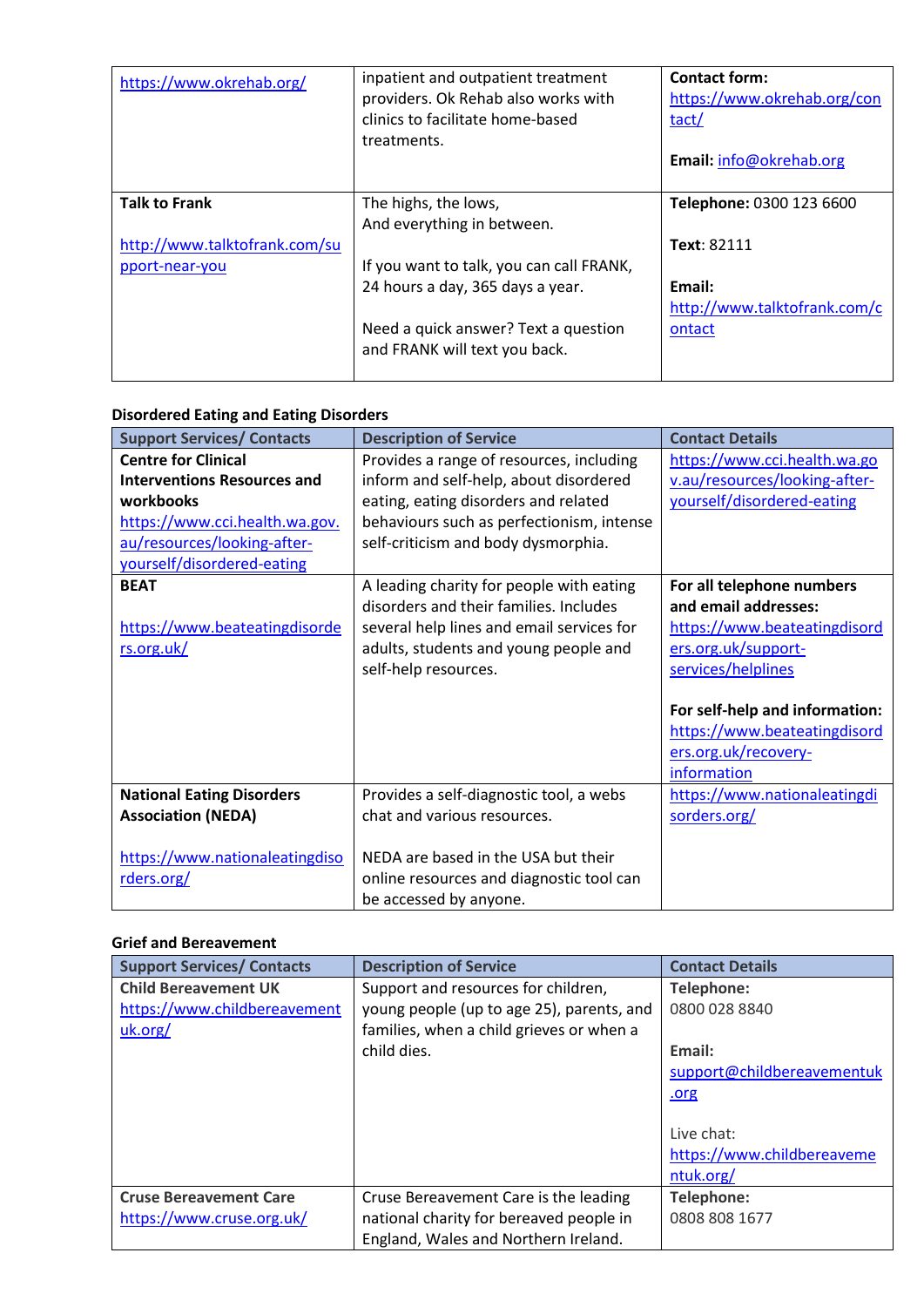|                                                    | They offer support via helpline and<br>several online resources | CruseChat, Monday-Friday,<br>9am-9pm.<br>https://www.cruse.org.uk/get<br>-help/crusechat |
|----------------------------------------------------|-----------------------------------------------------------------|------------------------------------------------------------------------------------------|
| <b>Hope Again</b><br>https://www.hopeagain.org.uk/ | Bereavement support specially for young<br>people               | Email:<br>hopeagain@cruse.org.uk                                                         |
|                                                    |                                                                 | Telephone:<br>0808 808 1677                                                              |
| <b>Care for the Family</b>                         | Care for the Family advocate for all                            | <b>Extensive Resource List:</b>                                                          |
| https://www.careforthefamily.o                     | aspects from family life including                              | https://www.careforthefamily                                                             |
| rg.uk/                                             | marriage, parenthood and bereavement.                           | .org.uk/family-                                                                          |
|                                                    |                                                                 | life/bereavement-                                                                        |
|                                                    |                                                                 | support/supporting-bereaved-                                                             |
|                                                    |                                                                 | people/further-help                                                                      |

#### <span id="page-18-0"></span>**Homelessness**

| <b>Support Services/ Contacts</b>                      | <b>Description of Service</b>                                                                                                                                                                                                                                   | <b>Contact Details</b>                                                                                                                                                               |
|--------------------------------------------------------|-----------------------------------------------------------------------------------------------------------------------------------------------------------------------------------------------------------------------------------------------------------------|--------------------------------------------------------------------------------------------------------------------------------------------------------------------------------------|
| <b>Albert Kennedy Trust</b><br>https://www.akt.org.uk/ | The Albert Kennedy trust supports LGBT<br>young people experiencing homelessness<br>or living in hostile environments to find<br>safe homes, employment, education or<br>training and to celebrate their identities<br>in order to improve their life outcomes. | We have offices in London,<br>Manchester and Newcastle;<br>which are staffed from 10am -<br>4:30pm Mon-Fri. If you<br>require emergency<br>support, please click here for<br>advice. |
|                                                        | We do this by offering:<br>Access to advice from one of our housing<br>specialists<br>Connection to a mentor for one to one<br>support<br>Access to our emergency support pack or<br>tenancy starter pack<br>Accommodation with a specially trained             | If you are based in the North<br>West call our Manchester<br>office on 0161 228 3308<br>If you are based in the North<br>East call our Newcastle office<br>on 0191 281 0099          |
|                                                        | <b>AKT</b> carer<br>A place to stay in our Purple Door<br>accommodation service<br>A safe place with one of our many<br>housing provider partners<br>Access to life skills training, events and<br>peer support networks<br>Our support is tailored to your own | If you are based in<br>the South call our London<br>office on 020 7831 6562<br><b>Get Online Support:</b><br>https://inter-                                                          |
|                                                        | specific situation, so what we can do to<br>help you will depend on your<br>circumstances.                                                                                                                                                                      | akt.plusguidance.com/                                                                                                                                                                |

# <span id="page-18-1"></span>**Honour-based abuse and forced marriage**

| <b>Support Services/ Contacts</b> | <b>Description of Service</b>            | <b>Contact Details</b>   |
|-----------------------------------|------------------------------------------|--------------------------|
| Karma Nirvana                     | Karma Nirvana provides support to        | Telephone: 0208 571 9595 |
| www.karmanirvana.org.uk           | victims of honour based abuse and forced | (Mon to Fri, 9.30am-5pm) |
|                                   | marriages.                               |                          |
| <b>Southall Black Sisters</b>     | Southall Black Sisters offer, amongst    | Telephone: 0800 5999 247 |
|                                   | other advocacy work, detailed            | (Mon to Fri, 9.00am-5pm- |
| https://southallblacksisters.org. | information of how support to victims of | closed 12:30-13:00)      |
| uk/need-help/forced-marriage/     | and forced marriages.                    |                          |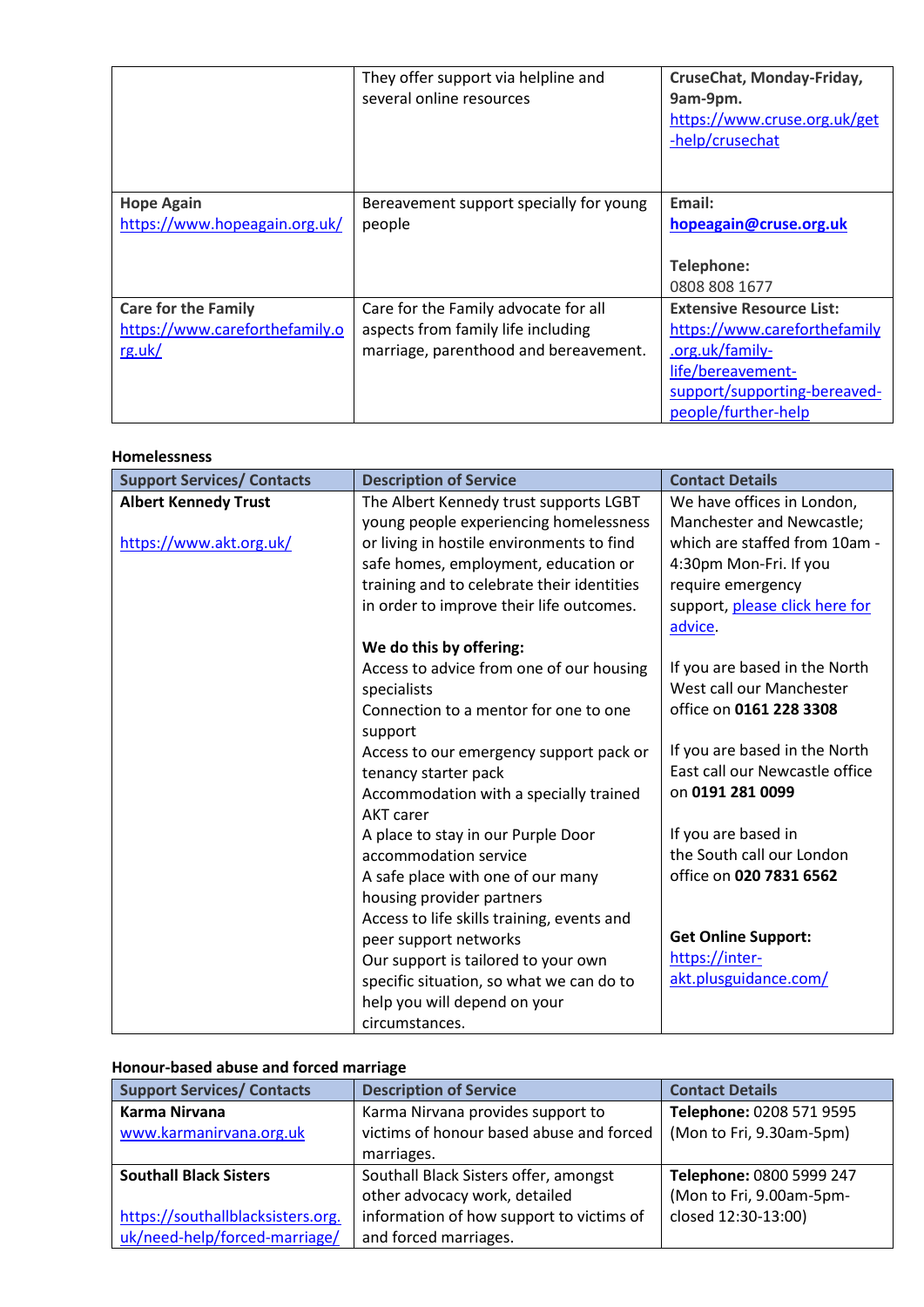|  | https://southallblacksisters.or<br>g.uk/need-help/forced-<br>marriage/ |
|--|------------------------------------------------------------------------|
|--|------------------------------------------------------------------------|

#### <span id="page-19-0"></span>**Self-Harm**

| <b>Support Services/ Contacts</b>                                                                                            | <b>Description of Service</b>                                                                                                                          | <b>Contact Details</b>                                                                                                                                                             |
|------------------------------------------------------------------------------------------------------------------------------|--------------------------------------------------------------------------------------------------------------------------------------------------------|------------------------------------------------------------------------------------------------------------------------------------------------------------------------------------|
| <b>National Self Harm Network</b><br>http://www.nshn.co.uk                                                                   | Supports individuals who self harm and<br>their families.                                                                                              | Survivor forum:<br>http://www.nshn.co.uk/forum                                                                                                                                     |
| <b>Self-Injury Support</b><br>http://www.selfinjurysupport.o<br>rg.uk/<br>(Based in Bristol, but<br>nationwide organisation) | Run by a Bristol charity, this national<br>organisation supports girls and women in<br>emotional distress - particularly women<br>who harm themselves. | <b>TESS Text and Email Support,</b><br>for girls and young women<br>under 25 who self-injure.<br>Open Monday - Friday 7pm-<br>9pm.<br>Text: 0870 047 2908<br>Email via online form |
|                                                                                                                              |                                                                                                                                                        | http://www.selfinjurysupport.<br>org.uk/tessform/                                                                                                                                  |

### Services Specifically for Women

### <span id="page-19-1"></span>**Stalking Support**

| <b>Support Services/ Contacts</b> | <b>Description of Service</b>                | <b>Contact Details</b>        |
|-----------------------------------|----------------------------------------------|-------------------------------|
| <b>National Stalking Helpline</b> | Call the National Stalking helpline or visit | Helpline: 0300 636 0300       |
| http://www.stalkinghelpline.org   | their website                                |                               |
|                                   |                                              | http://www.stalkinghelpline.o |
|                                   |                                              | rg/                           |
|                                   |                                              |                               |
| <b>Scared of Someone</b>          | An information site from the Network for     | https://www.scaredofsomeon    |
|                                   | Surviving Stalking which contains            | e.org/                        |
| https://www.scaredofsomeone.      | information about stalking; safety advice    |                               |
| $org/$                            | and links to organisations that can help:    |                               |
|                                   |                                              |                               |

#### <span id="page-19-2"></span>**Suicidal Crisis**

| <b>Support Services/ Contacts</b>     | <b>Description of Service</b>              | <b>Contact Details</b>     |
|---------------------------------------|--------------------------------------------|----------------------------|
| <b>C.A.L.M - the Campaign Against</b> | A leading movement against suicide and     | 5pm-midnight daily         |
| <b>Living Miserably</b>               | offers help, information and advice via a  |                            |
|                                       | phone and web service.                     | Telephone: 0800 58 58 58   |
| https://www.thecalmzone.net/          |                                            |                            |
|                                       | C.A.L.M also provides advise and           | <b>Online webchat</b>      |
|                                       | resource for those bereaved by suicide or  | www.thecalmzone.net/help/w |
|                                       | those worried about others.                | ebchat                     |
| <b>Samaritans</b>                     | Provides confidential non-judgmental       | <b>Telephone: 116 123</b>  |
|                                       | emotional support, 24 hours a day for      |                            |
| www.samaritans.org                    | people who are experiencing feelings of    | Email:                     |
|                                       | distress or despair, including those which | jo@samaritans.org          |
|                                       | could lead to suicide. They can be         |                            |
|                                       | contacted by phone, email, post, app or    | In person:                 |
|                                       | by visiting a branch in person:            |                            |